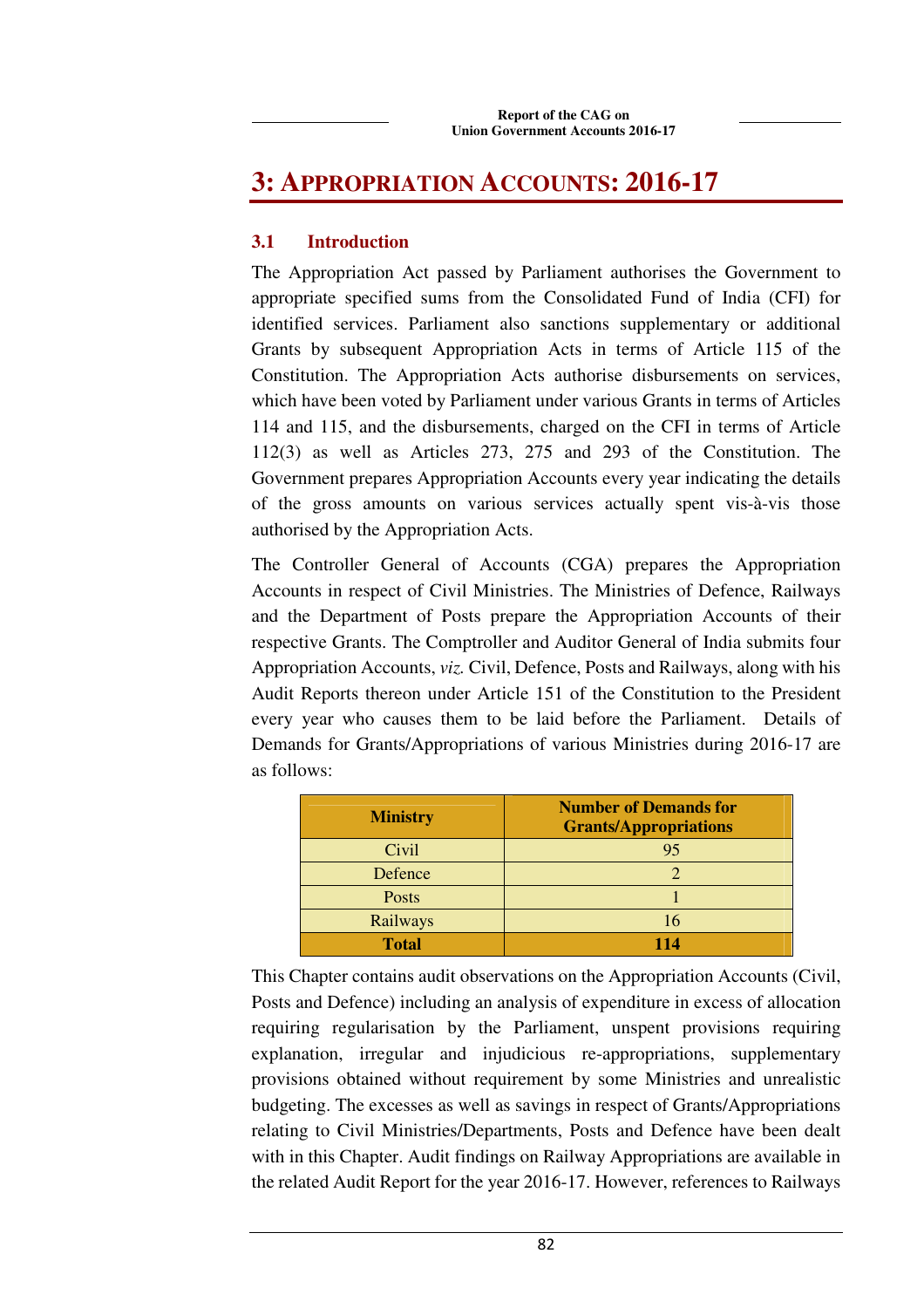appropriations have been made, wherever necessary, in order to cover the appropriation process in totality.

### **3.2 Summary of total provisions, actual disbursements and savings during 2016-17**

**Chart 3.1** below shows the break-up of expenditure in Ministries/Departments-Civil, Posts, Railways and Defence during the financial year 2016-17. The bulk of the total gross expenditure i.e., 92.95 *per cent,* was incurred by the Civil Ministries, while 3.94 *per cent* was incurred by Railways, 2.81 *per cent* by Defence and 0.30 *per cent by* Department of Posts.

**Chart 3.1: Break-up of expenditure between Civil Ministries/Departments, Posts, Defence and Railways during the financial year 2016-17** 



**Table 3.1** gives the expenditure in Civil Ministries/Departments, Posts, Defence and Railways during the year 2016-17.

### **Table 3.1: Expenditure under Charged and Voted during the year 2016-17**

|              |         |           |                                |        |                 |        |              |         | (₹in crore)    |         |  |
|--------------|---------|-----------|--------------------------------|--------|-----------------|--------|--------------|---------|----------------|---------|--|
| <b>Civil</b> |         |           | <b>Defence</b><br><b>Posts</b> |        | <b>Railways</b> |        | <b>Total</b> |         |                |         |  |
| 7646127      |         |           | 24716                          | 230933 |                 |        |              |         | 324256         | 8226032 |  |
| <b>Voted</b> | Charged | Voted     | Charged                        | Voted  | Charged         | Voted  | Charged      | Voted   | <b>Charged</b> |         |  |
| 1343888      | 6302239 | 24713     | 3                              | 230740 | 193             | 323849 | 407          | 1923190 | 6302842        |         |  |
| 17.58%       | 82.42%  | $99.99\%$ | 0.01%                          | 99.92% | $0.08\%$        | 99.87% | $0.13\%$     | 23.38%  | 76.62%         |         |  |

**Table 3.2** gives the total provisions (both Charged and Voted) and disbursements of the Government during the financial year 2016-17. **Annexure 3.1** presents the details of the summary of Appropriation Accounts of Civil Ministries, Posts, Railways and Defence Services.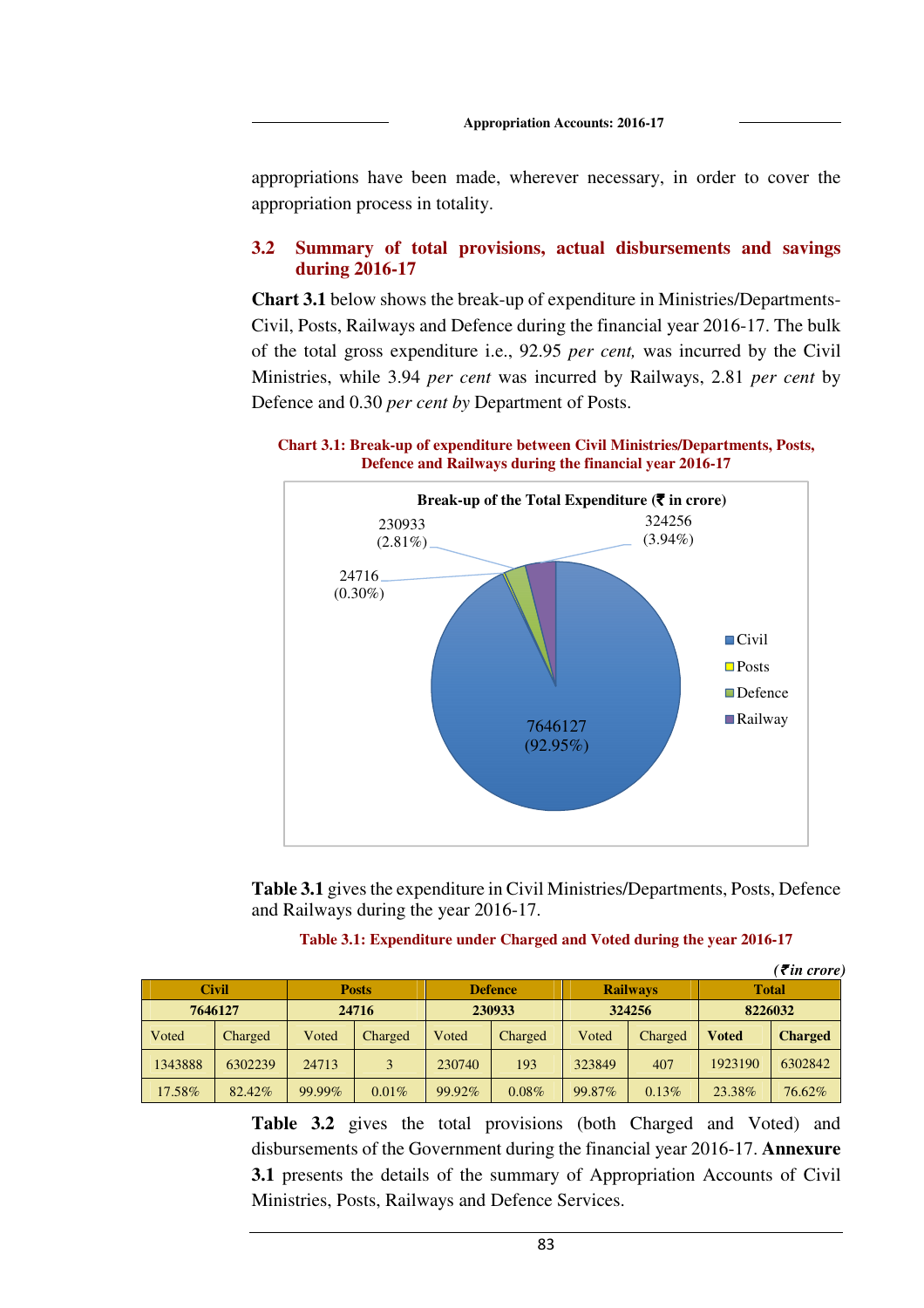|                         |                                  |                      |                             | $( \bar{\mathbf{z}}$ in crore)                                                            |
|-------------------------|----------------------------------|----------------------|-----------------------------|-------------------------------------------------------------------------------------------|
| <b>Departments</b>      | <b>Total</b><br><b>Provision</b> | <b>Disbursements</b> | Savings (-)<br>Excess $(+)$ | <b>Percentage of</b><br><b>Saving /Excess as</b><br>compared to Total<br><b>Provision</b> |
| Civil                   | 7647199.05                       | 7646126.71           | $(-)1072.34$                | 0.01                                                                                      |
| Posts                   | 23832.36                         | 24716.30             | $(+)883.94$                 | 3.71                                                                                      |
| <b>Defence Services</b> | 233639.90                        | 230932.73            | $(-)2707.17$                | 1.16                                                                                      |
| Railways                | 362110.10                        | 324255.89            | $(-)$ 37854.21              | 10.45                                                                                     |
| <b>Grand Total</b>      | 8266781.41                       | 8226031.63           | $(-)$ 40749.78              | 0.49                                                                                      |

### **Table 3.2: Provision, disbursement and savings during 2016-17**

Under the Civil Ministries/Departments, the net saving of  $\bar{\tau}$  1,072.34 crore was due to saving of  $\bar{\tau}$  1,90,226.60 crore in 93 *Appropriations*/Grants and excess expenditure of ₹1,89,154.26 crore under two *Appropriations*/Grants.

Out of the overall saving of  $\bar{\tau}$  1,90,226.60 crore in Civil Ministries /Departments, savings of more than  $\bar{\tau}$  10,000 crore occurred in Grant No. 17-Department of Food and Public Distribution ( $\bar{\epsilon}$  53,478 crore), Grant No. 74-Ministry of Road Transport and Highways ( $\bar{\tau}$  46,838 crore), and Grant No. 29-Department of Economic Affairs ( $\bar{z}$  13,355 crore).

The overall excess expenditure of  $\bar{\tau}$  1,89,154.26 crore in Civil Ministries /Departments, occurred in *Grant No. 33 – Appropriation-Repayment of Debt*  $({\bar$ 8} \ 1,86,954.42 \text{ core}) and Grant No. 21 – Defence Pension ( ${\bar$  2,199.84 crore).

There were savings in 194 number of segments<sup>1</sup> of the 93 Grants/Appropriations and excess in three number of segments of two Grants under the Grants/Appropriations relating to Civil Ministries/Departments, savings in two segments and excess in one segment of one grant of Posts, savings in two segments and excess in two segments of two grants of Defence and savings in 26 segments and excess in six segments of 16 grants of Railways<sup>2</sup>. Annexure **3.2** presents an abstract of the savings and excess.

### **3.3 Charged and voted disbursements**

 $\overline{a}$ 

As per Article 112(2) of the Constitution, a distinction is made between Charged and Voted expenditure. Charged expenditures are defined in Articles 112(3), 273, 275(1) and 293(2) of the Constitution. Estimates of Charged expenditure are not subject to the vote of Parliament as enshrined in Article 113(1) of the Constitution but can be discussed in either House of the Parliament. **Annexure 3.3** contains the details of disbursements actually made against authorised demands (Grants and Appropriations) of the Civil Ministries/Departments for the period 2000-01 to 2016-17.

<sup>&</sup>lt;sup>1</sup> There are four segments viz. Revenue Voted, Revenue Charged, Capital Voted and Capital Charged in each Grant/Appropriation.

<sup>&</sup>lt;sup>2</sup> Grant No. 16 of Railways is having three Voted and three Charged Segments.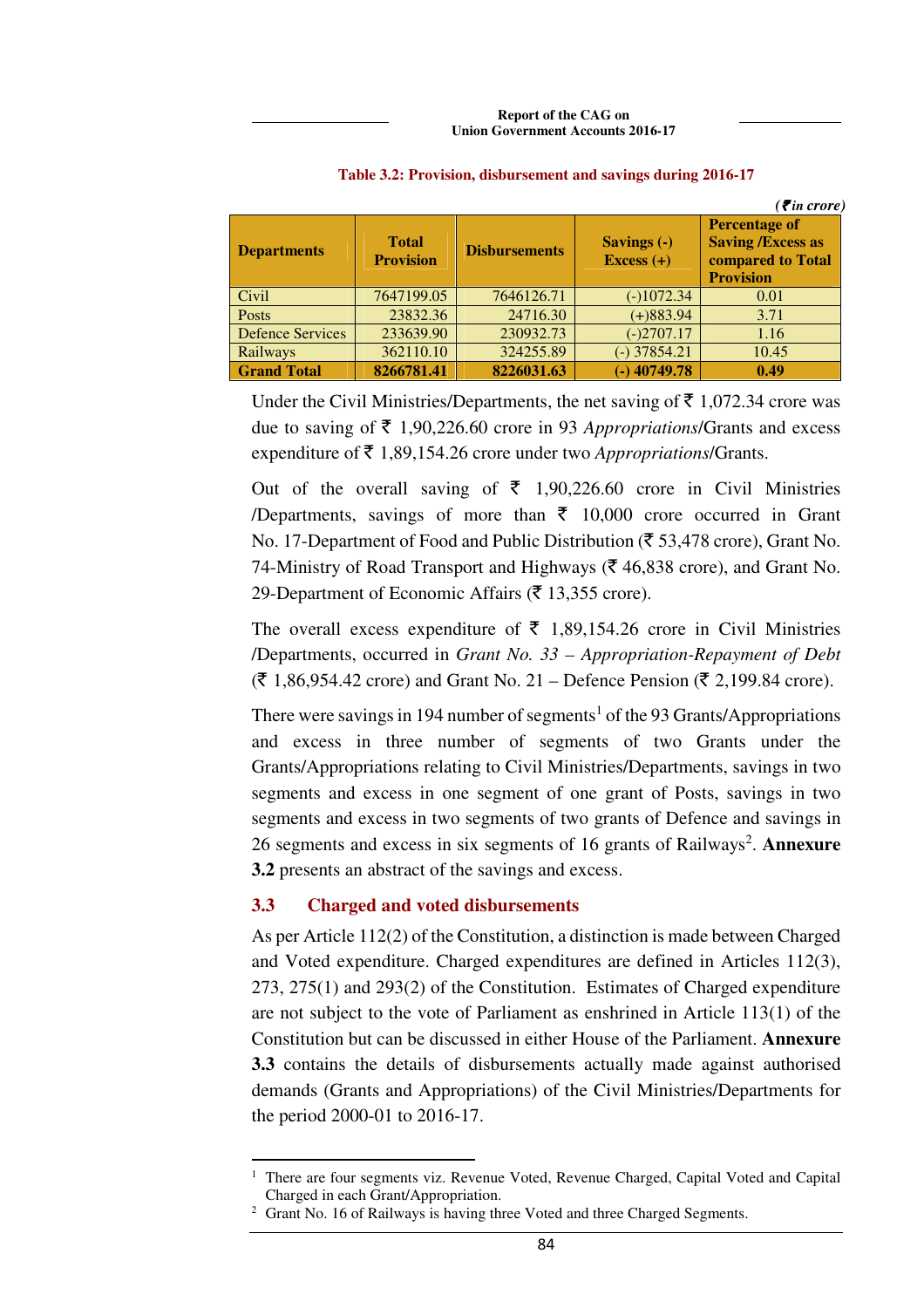During 2016-17, the total disbursements of  $\bar{\tau}$  76,46,127 crore under the civil Ministries/Departments were higher by  $\bar{\xi}$  21,16,654 crore (38.28 *per cent*) as compared to the total disbursements of  $\bar{\tau}$  55,29,473 crore during 2015-16. It had increased by 59.51 *per cent* from  $\bar{\xi}$  47,93,466 crore in 2012-13. The charged disbursements increased by 65.14 *per cent* from  $\bar{\xi}$  38,16,395 crore in 2012-13 to  $\bar{\xi}$  63,02,239 crore in 2016-17 and voted disbursements increased by 37.54 *per cent* from  $\bar{\xi}$  9,77,071 crore to  $\bar{\xi}$  13,43,888 crore over the same period. The charged disbursement of the civil Ministries/Departments during 2012-13 was 80 *per cent* of the total disbursements which increased to 82 *per cent* during 2016-17.

In 2016-17, the major charged disbursement comprised of *Appropriation-Repayment of Debt* (` 56,78,823 crore), *Appropriation-Interest Payments*   $(\overline{\mathfrak{F}} 5,04,515$  crore) and Transfers to States  $(\overline{\mathfrak{F}} 1,13,314$  crore). Since estimates of charged disbursements are not subject to vote by Parliament, effectively the scope of financial control by Parliament is limited to about 18 *per cent* of the total disbursement of the Union civil Ministries /Departments.

Viewed against the background of total disbursements amounting to  $\bar{\xi}$  82,26,032 crore from the CFI including Civil, Posts, Defence Services and Railways, the percentage of charged disbursements was 77 *per cent* ( $\overline{\xi}$  63,02,842 crore) during the financial year 2016-17.



**Chart 3.2: Disbursement under Charged and Voted sections during the years 2012-13 to 2016-17**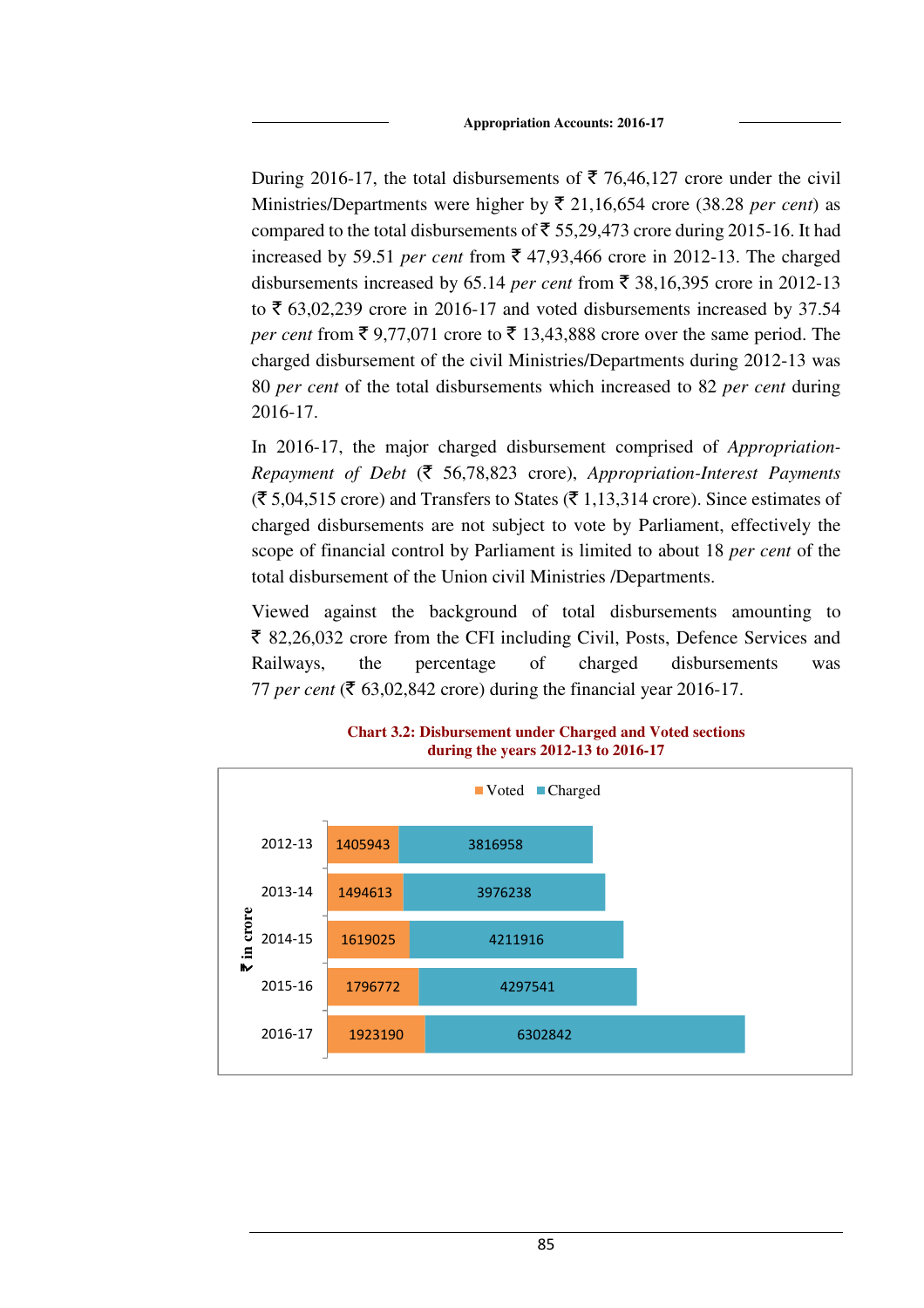### **APPROPRIATION ACCOUNTS 2016-17: AN ANALYSIS**

### **3.4 Grants/Appropriations with excess disbursements**

Article 114(3) of the Constitution provides that no money shall be withdrawn from the Consolidated Fund of India except under appropriations made by law. Rule 52(3) of General Financial Rules (GFR), 2005, stipulates that no disbursements shall be made which might have the effect of exceeding the total Grant or Appropriation authorised by Parliament for a financial year except after obtaining a supplementary Grant or through an advance from the Contingency Fund. There was an excess disbursement of  $\bar{\tau}$  1,90,270.18 crore over the authorisation from the CFI during 2016-17 out of which an excess disbursement of  $\bar{\tau}$  1,89,154.26 crore occurred in three segments of two Grants/Appropriations in Civil Ministries/Departments,  $\bar{\xi}$  936.48 crore in one segment of one Grant of Posts,  $\bar{\xi}$  146.31 crore in two segments of one Grant of Defence and  $\bar{\xi}$  33.13 crore in six segments of three Grants of Railways.

The details of excess expenditure requiring regularisation under Article 115(1)(b) of the Constitution are given in **Table 3.3**.

| SI.<br>No | <b>Description of</b><br>Grant/<br><b>Appropriation</b> | Amount in $\bar{\tau}$                        |                                                   | <b>Reasons for excess as stated by the</b><br><b>Ministries/Departments</b>                                                                                                                                                                                                                                                                                                                                                                                   |  |  |  |
|-----------|---------------------------------------------------------|-----------------------------------------------|---------------------------------------------------|---------------------------------------------------------------------------------------------------------------------------------------------------------------------------------------------------------------------------------------------------------------------------------------------------------------------------------------------------------------------------------------------------------------------------------------------------------------|--|--|--|
|           | <b>Civil</b><br><b>Revenue (Voted)</b>                  |                                               |                                                   |                                                                                                                                                                                                                                                                                                                                                                                                                                                               |  |  |  |
| 1.        | 21 – Defence Pension                                    | Grant<br>Expenditure<br><b>Excess</b>         | 856246000000<br>878241577250<br>21995577250       | Due to requirement of additional funds owing<br>to increased rate of relief of Pensions/Growth<br>in Pensions and implementation of various<br>Government Orders/7th CPC orders for<br>revision of pensions; and booking of pending<br>pension scrolls received from banks to clear<br>amount under suspense on the instruction of<br>Ministry of Finance, Department of Economic<br>Affairs (Budget Division) OM No. 2 (10)-B<br>(AC)/2017 dated 05.09.2017. |  |  |  |
|           | <b>Revenue (Charged)</b>                                |                                               |                                                   |                                                                                                                                                                                                                                                                                                                                                                                                                                                               |  |  |  |
| 2.        | 21 - Defence Pensions                                   | Appropriation<br>Expenditure<br><b>Excess</b> | 13600000<br>16408608<br>2808608                   | Due to implementation of Court Judgments.                                                                                                                                                                                                                                                                                                                                                                                                                     |  |  |  |
|           | <b>Capital</b> (Charged)                                |                                               |                                                   |                                                                                                                                                                                                                                                                                                                                                                                                                                                               |  |  |  |
| 3.        | 33 - Appropriation -<br><b>Repayment of Debt</b>        | Appropriation<br>Expenditure<br>Excess        | 54918687800000<br>56788231993269<br>1869544193269 | Due to higher volume of amount withdrawn by<br>the State Governments in the last days of the<br>financial year to meet their financial<br>obligations.                                                                                                                                                                                                                                                                                                        |  |  |  |
|           | <b>Posts</b><br><b>Revenue (Voted)</b>                  |                                               |                                                   |                                                                                                                                                                                                                                                                                                                                                                                                                                                               |  |  |  |
| 4.        | 13 -Department of<br><b>Posts</b>                       | Grant<br>Expenditure<br><b>Excess</b>         | 232724100000<br>242088875842<br>9364775842        | Due to payment of committed liabilities of<br>salary<br>and<br>pension<br>of<br>on<br>account<br>implementation of 7 <sup>th</sup> CPC.                                                                                                                                                                                                                                                                                                                       |  |  |  |

**Table 3.3: Details of excess disbursement over Grants/Appropriations**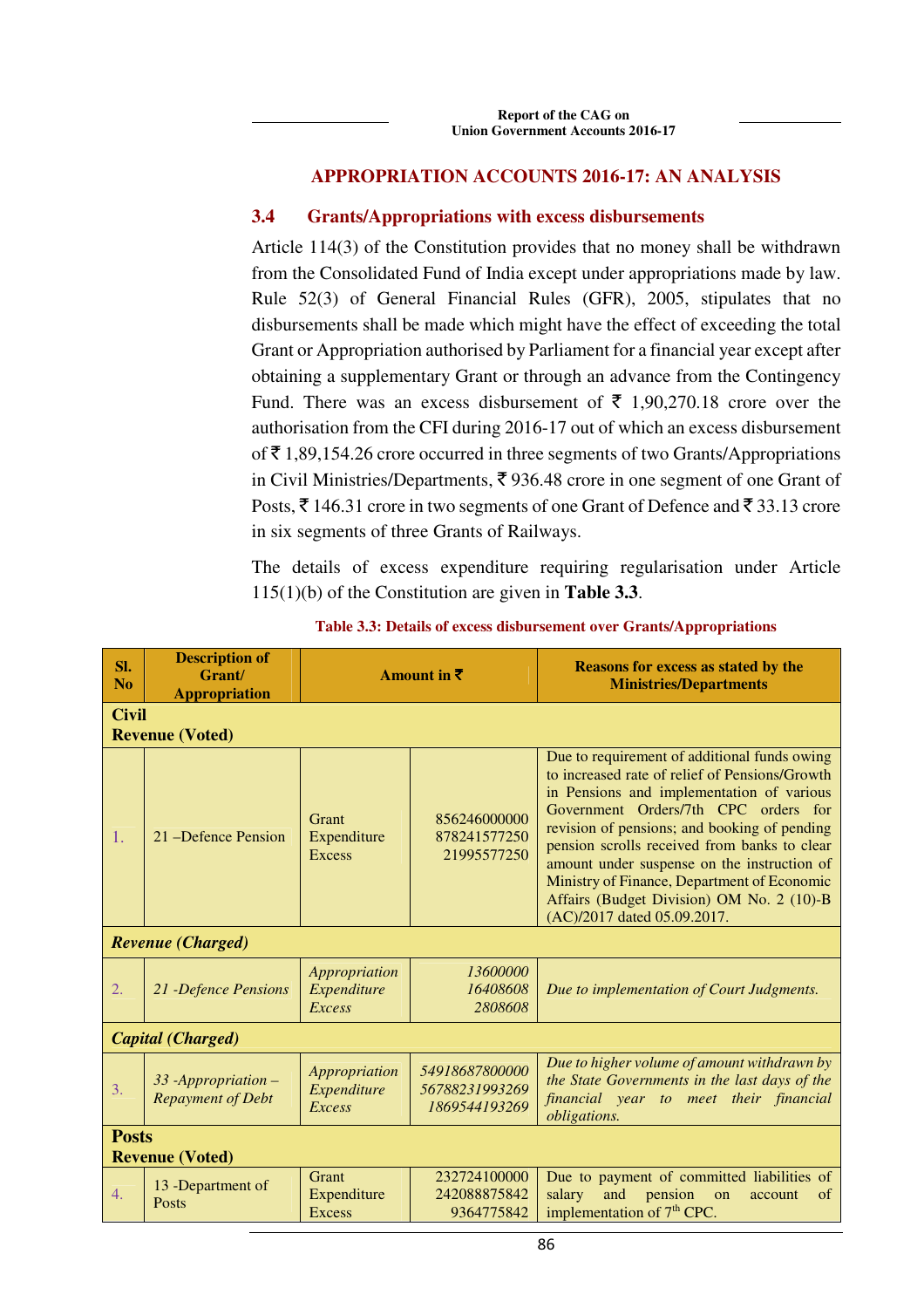| SI.<br>N <sub>o</sub> | <b>Description of</b><br>Grant/                                             | Amount in $\bar{\tau}$                               |                                            | <b>Reasons for excess as stated by the</b><br><b>Ministries/Departments</b>                                                                                                                                                                                                                                                                                                                                                                                                                                                                                                                                                                                                                                                                                                                                                                                                                                                                                                                                                                                                                                                                                                                                                                                                                                                                     |  |  |  |
|-----------------------|-----------------------------------------------------------------------------|------------------------------------------------------|--------------------------------------------|-------------------------------------------------------------------------------------------------------------------------------------------------------------------------------------------------------------------------------------------------------------------------------------------------------------------------------------------------------------------------------------------------------------------------------------------------------------------------------------------------------------------------------------------------------------------------------------------------------------------------------------------------------------------------------------------------------------------------------------------------------------------------------------------------------------------------------------------------------------------------------------------------------------------------------------------------------------------------------------------------------------------------------------------------------------------------------------------------------------------------------------------------------------------------------------------------------------------------------------------------------------------------------------------------------------------------------------------------|--|--|--|
|                       | <b>Appropriation</b>                                                        |                                                      |                                            |                                                                                                                                                                                                                                                                                                                                                                                                                                                                                                                                                                                                                                                                                                                                                                                                                                                                                                                                                                                                                                                                                                                                                                                                                                                                                                                                                 |  |  |  |
| <b>Defence</b>        |                                                                             |                                                      |                                            |                                                                                                                                                                                                                                                                                                                                                                                                                                                                                                                                                                                                                                                                                                                                                                                                                                                                                                                                                                                                                                                                                                                                                                                                                                                                                                                                                 |  |  |  |
| 5.                    | <b>Capital (Voted)</b><br>23 - Capital Outlay on<br><b>Defence Services</b> | Grant<br>Expenditure<br><b>Excess</b>                | 784995662000<br>786041132013<br>1045470013 | Due to payment of Customs and Excise duties;<br>Committed Liabilities payment in respect of<br>Cabinet Committee of Secretaries approved<br>Contracts for Rockets for Smerch, payment of<br>excise duty by Director General of Ordnance<br>Factories as well as advance payment in<br>respect to emergency procurement, committed<br>liabilities payment for rolling stock, additional<br>requirement sought for carry over works,<br>China Study Group(CSG) Roads, Infra<br>Development in Eastern Sector and Married<br>Accommodation Project, land acquisition<br>from Government of West Bengal at Diamond<br>Harbor (Mouza Dakshinpur), enhancement of<br>requirement in respect of specialist and<br>general purpose vehicles, higher outgo due to<br>payment of Customs duty on imported<br>equipment, substantial increase in expenditure<br>under Annual Maintenance Work Plan,<br>Married Accommodation Projects and other<br>Capital works during the last quarter of the<br>Financial year, additional expenditure for<br>progressing Strategic Projects, obligatory<br>contractual payments released through letter<br>of Credit in respect of 15 Heavy Light<br>Helicopter, 51 Mirage & Interim Maintenance<br>Services schemes, MiG 21 up-gradation,<br>custom duty introduced on Defence Goods<br>and Exchange Rate Variations. |  |  |  |
|                       | <b>Capital</b> (Charged)                                                    |                                                      |                                            |                                                                                                                                                                                                                                                                                                                                                                                                                                                                                                                                                                                                                                                                                                                                                                                                                                                                                                                                                                                                                                                                                                                                                                                                                                                                                                                                                 |  |  |  |
| 6.                    | 23 - Capital Outlay on<br><b>Defence Services</b>                           | Appropriation<br>Expenditure<br>Excess               | 895838000<br>1313471564<br>417633564       | Due to settlement of more court cases than<br>anticipated.                                                                                                                                                                                                                                                                                                                                                                                                                                                                                                                                                                                                                                                                                                                                                                                                                                                                                                                                                                                                                                                                                                                                                                                                                                                                                      |  |  |  |
|                       | <b>Railways</b>                                                             |                                                      |                                            |                                                                                                                                                                                                                                                                                                                                                                                                                                                                                                                                                                                                                                                                                                                                                                                                                                                                                                                                                                                                                                                                                                                                                                                                                                                                                                                                                 |  |  |  |
|                       | <b>Revenue (Charged)</b><br>4 - Repairs and                                 |                                                      |                                            |                                                                                                                                                                                                                                                                                                                                                                                                                                                                                                                                                                                                                                                                                                                                                                                                                                                                                                                                                                                                                                                                                                                                                                                                                                                                                                                                                 |  |  |  |
| 7.                    | Maintenance of<br>Permanent Ways and<br>Works                               | Appropriation<br>Expenditure<br><b>Excess</b>        | 17161000<br>17938229<br>777229             | Due to materialisation of more decretal                                                                                                                                                                                                                                                                                                                                                                                                                                                                                                                                                                                                                                                                                                                                                                                                                                                                                                                                                                                                                                                                                                                                                                                                                                                                                                         |  |  |  |
| 8.                    | 7 - Repairs and<br><b>Maintenance of Plant</b><br>and Equipment             | <b>Appropriation</b><br>Expenditure<br><b>Excess</b> | 7145000<br>7197739<br>52739                | payments, than anticipated.                                                                                                                                                                                                                                                                                                                                                                                                                                                                                                                                                                                                                                                                                                                                                                                                                                                                                                                                                                                                                                                                                                                                                                                                                                                                                                                     |  |  |  |
|                       | <b>Capital (Voted)</b>                                                      |                                                      |                                            |                                                                                                                                                                                                                                                                                                                                                                                                                                                                                                                                                                                                                                                                                                                                                                                                                                                                                                                                                                                                                                                                                                                                                                                                                                                                                                                                                 |  |  |  |
| 9.                    | 16 - Railway Safety<br>Fund (RSF)                                           | Grant<br>Expenditure<br><b>Excess</b>                | 107803000000<br>108027229844<br>224229844  | Due to materialisation of more store debits<br>than anticipated, more materialisation of<br>contractual payments than anticipated and<br>better progress of works.                                                                                                                                                                                                                                                                                                                                                                                                                                                                                                                                                                                                                                                                                                                                                                                                                                                                                                                                                                                                                                                                                                                                                                              |  |  |  |

**Appropriation Accounts: 2016-17**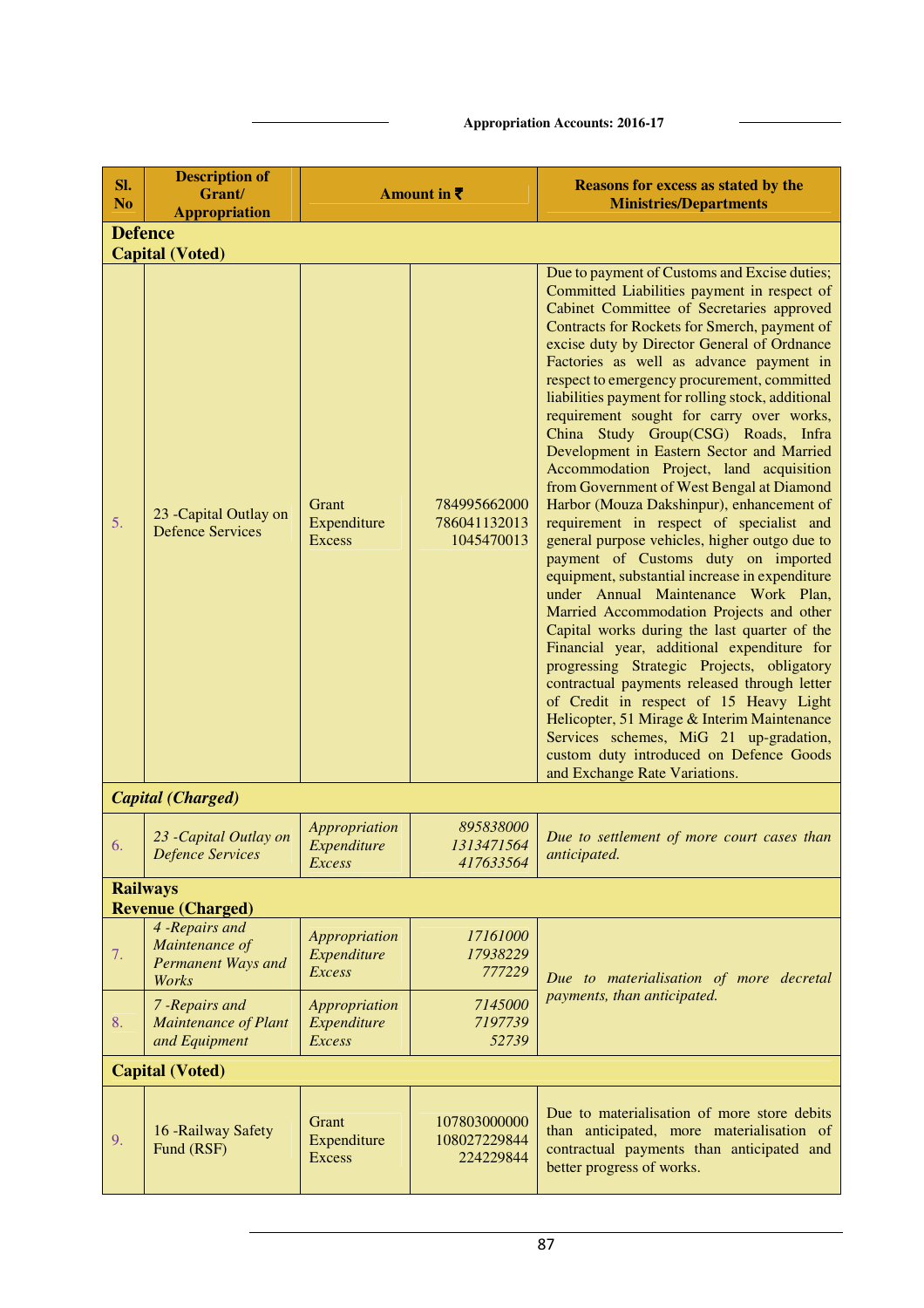#### **Report of the CAG on Union Government Accounts 2016-17**

| SI.<br>N <sub>0</sub> | <b>Description of</b><br>Grant/<br><b>Appropriation</b>                                                 | Amount in $\bar{z}$                    |                                      | <b>Reasons for excess as stated by the</b><br><b>Ministries/Departments</b> |
|-----------------------|---------------------------------------------------------------------------------------------------------|----------------------------------------|--------------------------------------|-----------------------------------------------------------------------------|
|                       | <b>Capital (Charged)</b>                                                                                |                                        |                                      |                                                                             |
| 10.                   | 16 - Capital                                                                                            | Appropriation<br>Expenditure<br>Excess | 2200043000<br>2280518428<br>80475428 |                                                                             |
| II.                   | 16 - Railway Safety<br>Fund (RSF)                                                                       | Appropriation<br>Expenditure<br>Excess | 170872000<br>192285542<br>21413542   | Due to materialisation of more decretal<br>payments, than anticipated.      |
| 12.                   | 16 - Railways Funds<br><i>(Depreciation</i> )<br>Reserve Fund,<br>Development Fund<br>and Capital Fund) | Appropriation<br>Expenditure<br>Excess | 206755000<br>211154326<br>4399326    |                                                                             |

*Note: Grants/Appropriations figures include Supplementary Grants/Appropriations, if any.* 

### **3.5 Persistent excess in Grants**

A scrutiny was undertaken of the Grants registering persistent excess for the five years period from 2012-13 to 2016-17. The scrutiny revealed that persistent excesses occurred during the period 2012-13 to 2016-17 in the Revenue charged segment of one Appropriation. The Grant wise and year wise details of persistent excesses against authorisation are given in **Table 3.4** below.

**Table 3.4: Persistent excess in Grants/Appropriations** 

| SI.<br>No.             | <b>Description of</b><br><b>Grant/Appropriation</b> | 2012-13  | 2013-14  | 2014-15          | 2015-16  | 2016-17  |  |  |
|------------------------|-----------------------------------------------------|----------|----------|------------------|----------|----------|--|--|
| Amount in $\bar{\tau}$ |                                                     |          |          |                  |          |          |  |  |
| <b>Civil</b>           |                                                     |          |          |                  |          |          |  |  |
|                        | <b>Revenue (Charged)</b>                            |          |          |                  |          |          |  |  |
|                        | <b>Defence Pensions</b>                             |          |          |                  |          |          |  |  |
|                        | Appropriation-                                      | 8200000  | 42300000 | <i>100000000</i> | 30000000 | 13600000 |  |  |
| 1.                     | Expenditure-                                        | 48160400 | 49786943 | 145450236        | 31465728 | 16408608 |  |  |
|                        | Excess-                                             | 39960400 | 7486943  | 45450236         | 1465728  | 2808608  |  |  |

Persistent excess in the Grant of Defence Pensions is a matter of concern. Despite recommendations of the Public Accounts Committee to minimise the cases of excesses, persistent excesses have been noticed in the Grant. Ministry needs to ensure concerted efforts and devise effective mechanisms to observe financial discipline to avoid excess expenditure.

# **3.6 Minor/Sub head-wise excess expenditure**

Rule 58(1) of GFR 2005 stipulates that a Subordinate Authority incurring expenditure will be responsible for ensuring that the allotment placed at its disposal is not exceeded. Where any excess over the allotment is apprehended, the Subordinate Authority should obtain additional allotment before incurring the excess expenditure.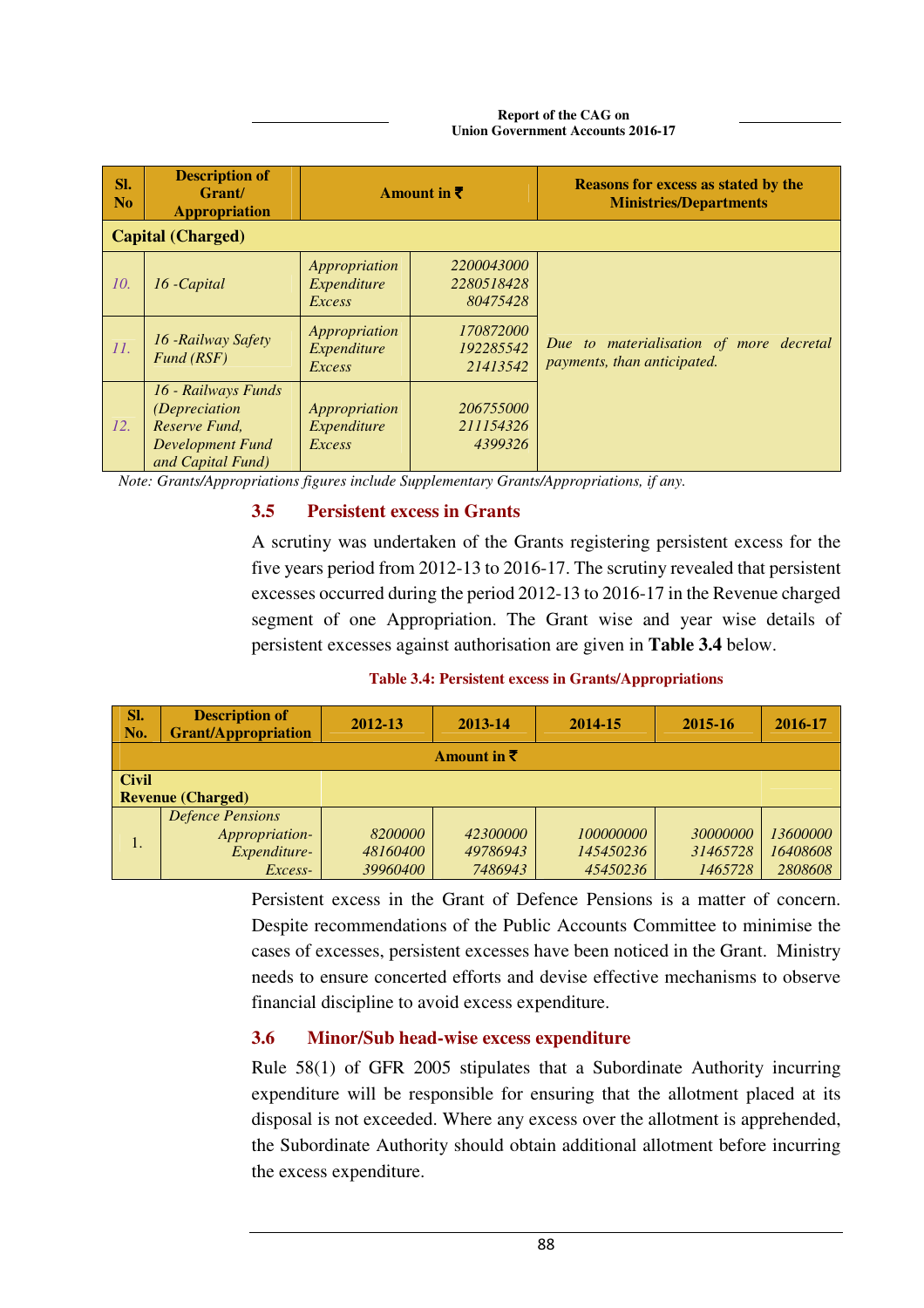It was, however, observed from the Head-wise Appropriation Accounts for the year 2016-17 that there was an excess expenditure of  $\bar{\tau}$  five crore and more over the available provision in 56 minor/sub-heads of 14 Grants. Though, an aggregate expenditure of  $\bar{\tau}$  1,97,132.09 crore was incurred which exceeded the available provisions under these minor/sub-heads, the authority administering the concerned Grant/Appropriation did not issue re-appropriation orders to accommodate the final excess expenditure over the available provision, indicating laxity in budgetary control. Minor/sub-heads where excess expenditure occurred are listed in **Annexure 3.4.** 

### **3.7 Savings of** ` **100 crore or more in Grants/Appropriations**

The Public Accounts Committee  $(10^{th}$  Lok Sabha, 1993-94) in its  $60^{th}$  Report (paras 1.22 and 1.24) had observed that savings of  $\bar{\tau}$  100 crore or above are indicative of defective budgeting as well as shortfall in performance in a Grant or Appropriation. The Committee had desired that detailed note in respect of savings of  $\bar{\tau}$  100 crore or above in a segment of the Grant for each year should be furnished to the Committee by the respective Ministry /Department.

Savings of more than  $\bar{\xi}$  100 crore, which need a detailed explanatory note to the Public Accounts Committee (PAC), had occurred in 84 segments of 67 Grants (including Civil, Posts, Railways and Defence Services) during the financial year 2016-17. Large savings<sup>3</sup> were noticed in Grants: Department of Food and Public Distribution *(*` 53,478 crore), Ministry of Road Transport and Highways  $({}^{\mathsf{F}}$  46,838 crore), Department of Economic Affairs ( ${}^{\mathsf{F}}$  13,355 crore), Department of Agriculture, Cooperation and Farmers Welfare ( $\bar{\mathfrak{F}}$  8,206 crore), Department of Financial Services ( $\bar{\epsilon}$  6,273 crore), Transfer to States ( $\bar{\epsilon}$  6,044 crore), Ministry of Power ( $\overline{\xi}$  5,623 crore), Department of Health and Family Welfare (` 4,387 crore), *Appropriation - Interest Payments* (` *4,268 crore*) and Department of Fertilisers ( $\bar{\zeta}$  4,009 crore). Savings<sup>4</sup> under various Grants/Appropriations of  $\bar{\tau}$  100 crore or more aggregating  $\bar{\tau}$  2,28,639.60 crore are detailed in **Annexure 3.5**.

Some of the reasons for savings, as attributed by the Ministries/Departments, are 'delay in finalisation /non-finalisation of scheme', 'receipt of non-viable/ less proposals', 'non-finalisation of proposals', 'reduction of provisions at revised estimates stage by the Ministry of Finance and economy measures', 'availability of unspent balance of previous year with the State Governments/ implementing agencies', 'non-filling up of vacant posts' and 'non-receipt of Utilisation Certificates'.

 $\overline{a}$ 

<sup>3</sup> Entire saving in a Grant/Appropriation

<sup>4</sup> Savings also include mandatory cuts imposed by Ministry of Finance as a part of economy measures and the figures in the bracket present total savings.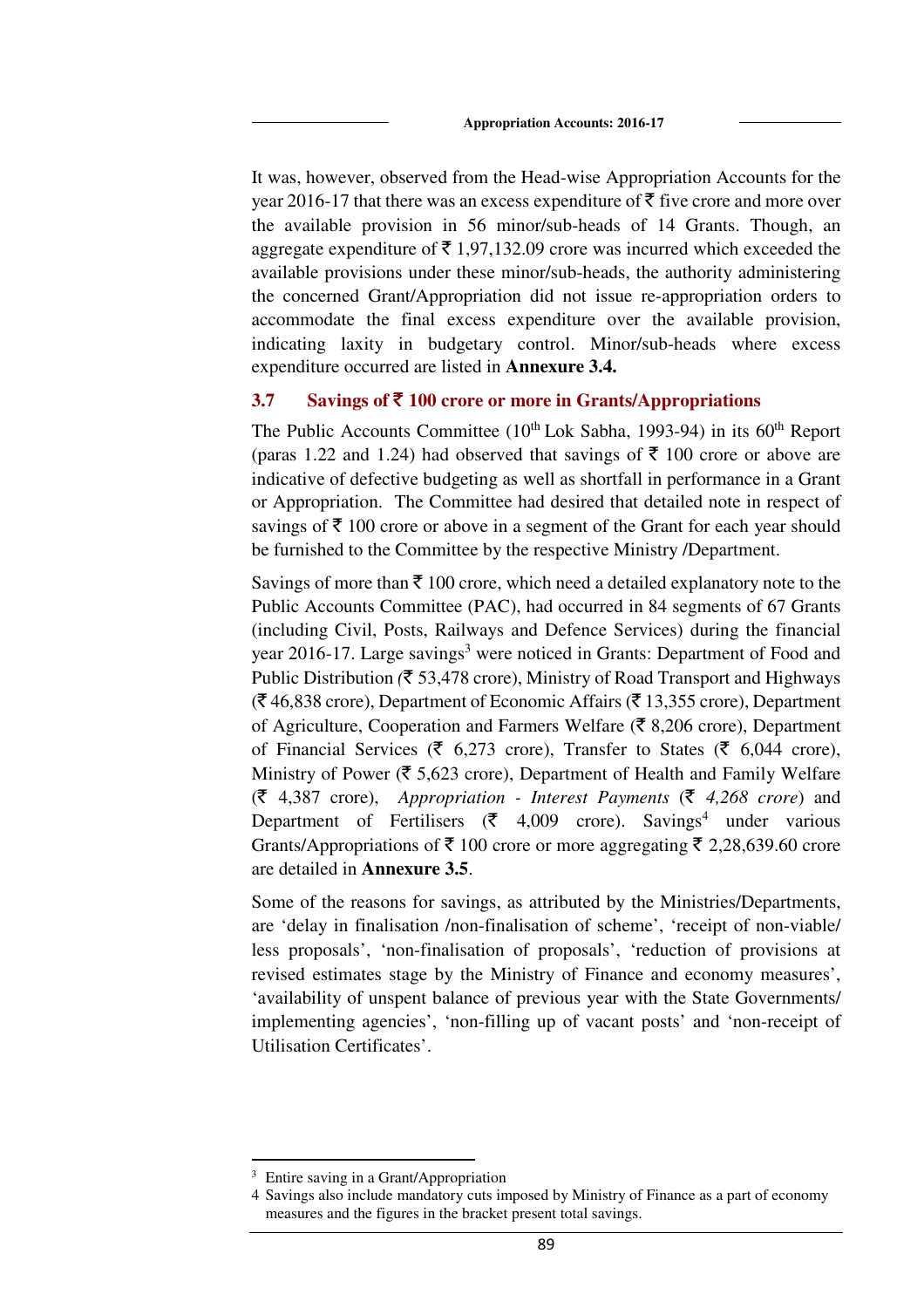Further, persistent savings of  $\bar{\tau}$  100 crore and above during the last three years (2014-15 to 2016-17) were noticed in 51 number of segments of 43 Grants/Appropriations. Details are given in **Annexure 3.6**.

# **3.8 Surrender of savings (Overall)**

Rule 56 of General Financial Rules, 2005, provides that savings in a Grant or Appropriation are to be surrendered to Government as soon as these are foreseen without waiting for the last day of the year. Savings should also not be held in reserve for possible future excesses.

During the financial year 2016-17, there were savings of  $\bar{\tau}$  1,90,226.60 crore under 194 segments of 93 Grants/Appropriations of Civil Ministries/ Departments. This was offset by excess expenditure of  $\bar{\tau}$  1,89,154.26 crore under three segments of two Grants resulting in a net saving of  $\bar{\tau}$  1,072.34 crore. The amounts surrendered by the Civil Ministries/Departments are shown in **Table 3.5**.

|                       |                |                                     |                                                                  |                                                                                                                | $( \bar{\mathbf{z}}$ in crore)          |  |  |
|-----------------------|----------------|-------------------------------------|------------------------------------------------------------------|----------------------------------------------------------------------------------------------------------------|-----------------------------------------|--|--|
|                       | <b>Savings</b> | <b>Amount</b><br><b>Surrendered</b> | <b>Amount</b><br><b>Surrendered</b><br>on $31st$<br><b>March</b> | <b>Percentage of</b><br><b>Amount Surrendered</b><br>on 31 <sup>st</sup> March to<br><b>Amount surrendered</b> | <b>Amount not</b><br><b>Surrendered</b> |  |  |
| <b>Revenue</b>        |                |                                     |                                                                  |                                                                                                                |                                         |  |  |
| Voted                 | 125878.69      | 103813.79                           | 103795.77                                                        | 99.98                                                                                                          | 22064.90                                |  |  |
| Charged               | 9501.24        | 3671.99                             | 3671.99                                                          | 100.00                                                                                                         | 5829.25                                 |  |  |
| <b>Total: Revenue</b> | 135379.93      | 107485.78                           | 107467.76                                                        | 99.98                                                                                                          | 27894.15                                |  |  |
| Capital               |                |                                     |                                                                  |                                                                                                                |                                         |  |  |
| Voted                 | 54330.12       | 46443.42                            | 46129.26                                                         | 99.32                                                                                                          | 7886.70                                 |  |  |
| Charged               | 516.55         | 281.18                              | 281.18                                                           | 100.00                                                                                                         | 235.37                                  |  |  |
| <b>Total: Capital</b> | 54846.67       | 46724.60                            | 46410.44                                                         | 99.33                                                                                                          | 8122.07                                 |  |  |
| <b>Grand Total</b>    | 190226.60      | 154210.38                           | 153878.20                                                        | 99.78                                                                                                          | 36016.22                                |  |  |

The above table shows that the savings of  $\bar{\tau}$  36,016.22 crore under Civil Ministries/Departments was not surrendered which was 18.93 *per cent* of total savings. Further, almost the entire surrendered amount was surrendered on the last day of March 2017. The date of issue of Audit Order by the Ministry of Finance accepting the surrenders proposed by the line Ministries/Departments has been taken into account while compiling the above table irrespective of the date of proposed surrender by the Ministries/Departments. This amount could have been utilised/allotted for other Schemes/Programmes if the amount had been surrendered in time.

In seven segments across seven Grants/Appropriations of Civil Ministries/Departments, the amount surrendered exceeded the savings in the Grants. This is indicative of poor budgetary management. Details of such cases are given in **Annexure 3.7**.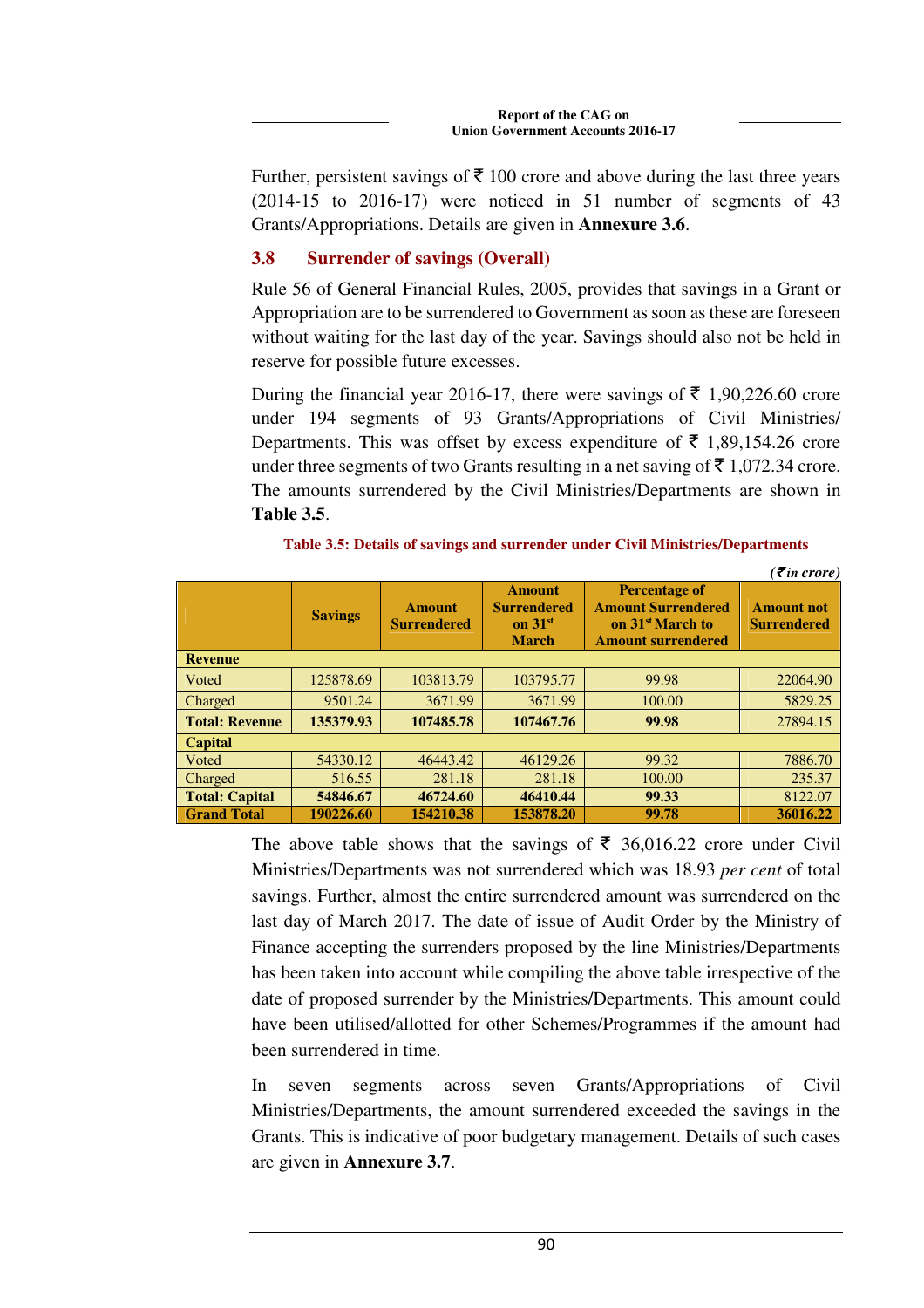### **3.9 Surrender of savings on the last day of the financial year (Grantwise)**

In 67 segments across 51 Grants/Appropriations, where savings of more than  $\bar{\xi}$  100 crore had occurred, the Ministries/Departments concerned surrendered the savings on the last day of the financial year (i.e.  $31<sup>st</sup>$  March 2017) in violation of Rule 56 of the General Financial Rules, 2005. The details of savings and surrenders, along with the amounts not surrendered which stood lapsed at the close of the financial year, are given in **Annexure 3.8**.

### **3.10 Large supplementary Grants due to unrealistic budgetary projections (exceeding 40** *per cent* **of original provision)**

Under Article 114 of the Constitution, the Parliament authorises the Government to appropriate specified sums from the Consolidated Fund of India. Parliament also authorises supplementary or additional Grants by subsequent Appropriation Acts, in terms of Article 115 of the Constitution over and above the authorisation made previously for the purpose of that year under Article 114. While preparing the initial estimates of expenditures, Ministries/Departments are required to keep in view the trends of disbursements during the previous years and take due care to ensure that provision for all inescapable and foreseeable expenditures is made in the estimates before they are submitted to the Ministry of Finance. The Ministry of Finance, after due deliberations and pre-budget meetings/scrutiny, finalises the budget proposals.

If the amount authorised in accordance with the provision of Article 114 to be expended for a particular service for the current financial year is found to be insufficient for the purposes of that year or when a need has arisen during the current financial year for supplementary or additional expenditure upon some New Service not contemplated in the Annual Financial Statement for that year, another statement (Supplementary Demand) in terms of Article 115(1)(a) is laid in the Parliament showing the estimated amount of that expenditure.

**Table 3.6** presents the supplementary provisions (includes cash, token and technical) obtained by the Ministries/Departments of the Union Government and their percentage to the original provision during the year 2014-15 to 2016-17.

|               | 2014-15    |          |            | 2015-16    |           |            | 2016-17    |            |            |
|---------------|------------|----------|------------|------------|-----------|------------|------------|------------|------------|
| <b>Sector</b> |            |          | $\%$ of    |            |           | $\%$ of    | $\Omega$   | S          | $\%$ of    |
|               |            |          | $S$ to $O$ |            |           | $S$ to $O$ |            |            | $S$ to $O$ |
| Civil         | 5784779.10 | 40796.22 | 0.71       | 5920371.35 | 208252.50 | 3.52       | 6356009.21 | 1291189.84 | 20.31      |
| Defence       | 245664.72  | 8335.55  | 3.39       | 263395.38  | 746.18    | 0.28       | 227085.52  | 6554.38    | 2.89       |
| <b>Posts</b>  | 18659.85   | 350.57   | 1.88       | 19830.91   | 701.75    | 3.54       | 23528.86   | 303.50     | 1.29       |
| Railways      | 293728.54  | 5871.48  | 2.00       | 337237.92  | 1130.88   | 0.34       | 357332.90  | 4777.20    | 1.34       |
| <b>Total</b>  | 6342832.21 | 55353.82 | 0.87       | 6540835.56 | 210831.31 | 3.22       | 6963956.49 | 1302824.92 | 18.71      |

**Table 3.6: Status of Supplementary Grants against Original provision** 

*O – Original; S - Supplementary*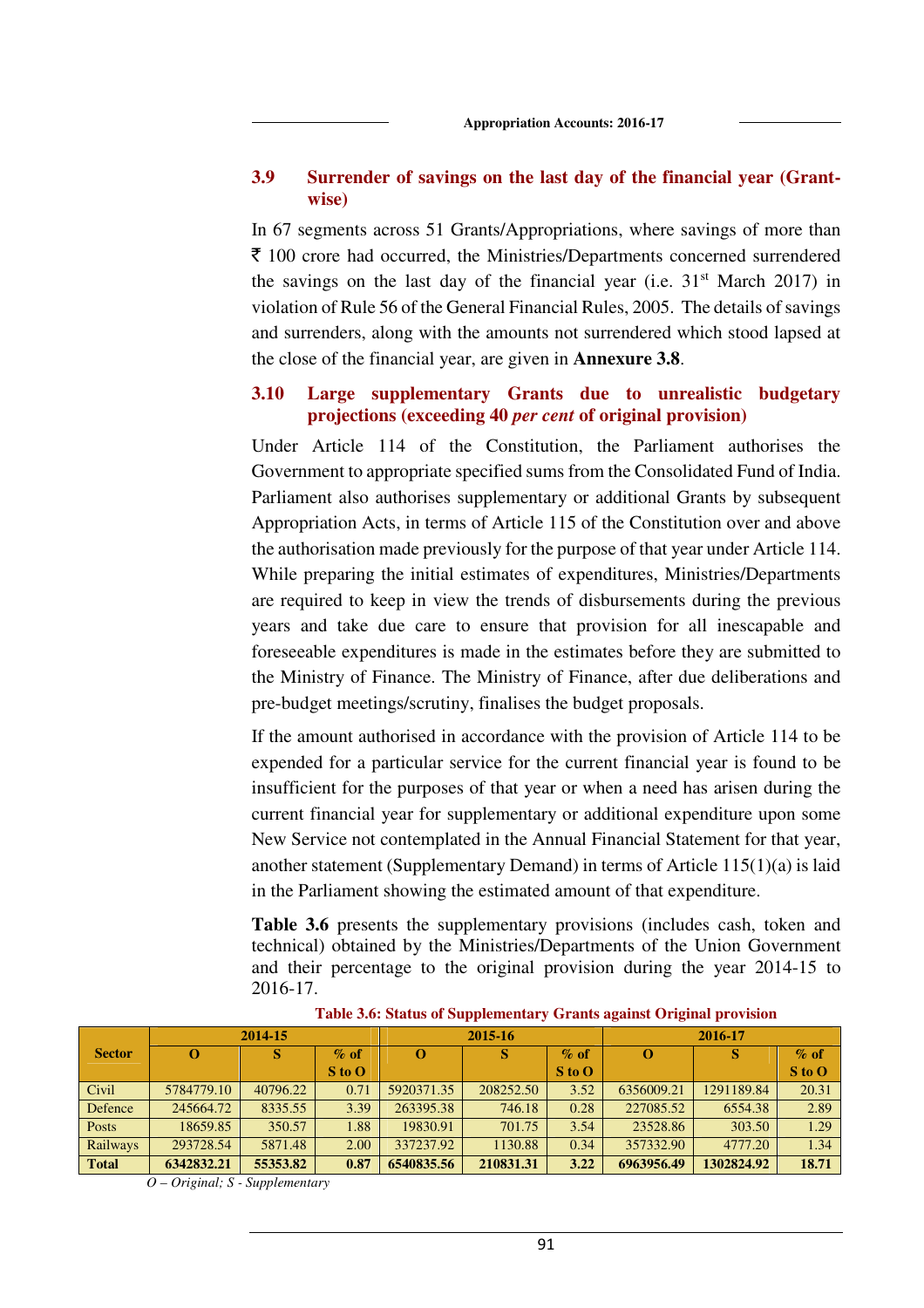There is a continuous upward trend in the supplementary provision in the case of Civil Grants. In case of Defence and Railways, a downward trend in 2015-16 is followed by an upward trend in 2016-17 whereas an upward trend in 2015-16 is followed by declining trend in 2016-17 in case of Department of Posts.

Audit scrutiny revealed that a number of Ministries/Departments of the Central Government obtained supplementary Grants/Appropriations which were even higher than the original provisions in the respective Demands. The cases where the supplementary provision was more than  $\bar{\tau}$  100 crore and exceeded 40 *per cent* of the original provision are detailed in **Table 3.7**.

| <b>SI</b><br>No.       | <b>Description of Grant</b>                                        | <b>Original</b><br><b>Provision</b> | <b>Supplementary</b><br><b>Provision</b> | $($ , $\cdots$ $\cdots$ $\cdots$<br><b>Percentage of</b><br><b>Supplementary</b><br><b>Provision to</b><br><b>Original</b><br><b>Provision</b> |  |  |  |
|------------------------|--------------------------------------------------------------------|-------------------------------------|------------------------------------------|------------------------------------------------------------------------------------------------------------------------------------------------|--|--|--|
| <b>Revenue (Voted)</b> |                                                                    |                                     |                                          |                                                                                                                                                |  |  |  |
| 1.                     | 10 - Ministry of Coal                                              | 361.00                              | 195.36                                   | 54                                                                                                                                             |  |  |  |
| 2.                     | 14 - Department of Telecommunications                              | 18355.96                            | 9448.10                                  | 51                                                                                                                                             |  |  |  |
| 3.                     | 16 - Department of Consumer Affairs                                | 1239.81                             | 6071.01                                  | 490                                                                                                                                            |  |  |  |
| 4.                     | 29 - Department of Economic Affairs                                | 12335.39                            | 5969.28                                  | 48                                                                                                                                             |  |  |  |
| 5.                     | 44 -Department of Heavy Industry                                   | 392.87                              | 5709.15                                  | 1453                                                                                                                                           |  |  |  |
| 6.                     | 47 - Cabinet                                                       | 419.64                              | 226.36                                   | 54                                                                                                                                             |  |  |  |
| 7.                     | 58 -Ministry of Micro, Small and<br><b>Medium Enterprises</b>      | 3454.22                             | 1697.94                                  | 49                                                                                                                                             |  |  |  |
| 8.                     | 86 -Ministry of Steel                                              | 85.62                               | 242.53                                   | 283                                                                                                                                            |  |  |  |
| 9.                     | 87 - Ministry of Textiles                                          | 4574.30                             | 2021.36                                  | 44                                                                                                                                             |  |  |  |
|                        | <b>Capital (Voted)</b>                                             |                                     |                                          |                                                                                                                                                |  |  |  |
| 10.                    | 8 -Department of Pharmaceuticals                                   | 0.10                                | 100.00                                   | 100000                                                                                                                                         |  |  |  |
| 11.                    | 9 - Ministry of Civil Aviation                                     | 1780.20                             | 930.72                                   | 52                                                                                                                                             |  |  |  |
| 12.                    | 11-Department of Commerce                                          | 100.00                              | 116.00                                   | 116                                                                                                                                            |  |  |  |
| 13.                    | 15 -Department of Electronics and<br><b>Information Technology</b> | 239.11                              | 110.01                                   | 46                                                                                                                                             |  |  |  |
| 14.                    | 17 - Department of Food and Public<br><b>Distribution</b>          | 10601.60                            | 40550.01                                 | 382                                                                                                                                            |  |  |  |
| 15.                    | 44 -Department of Heavy Industry                                   | 907.13                              | 1367.29                                  | 151                                                                                                                                            |  |  |  |
| 16.                    | 66 - Ministry of Petroleum and Natural<br>Gas                      | 2.00                                | 2450.00                                  | 122500                                                                                                                                         |  |  |  |
| 17.                    | 68 -Ministry of Power                                              | 3721.82                             | 1789.85                                  | 48                                                                                                                                             |  |  |  |
| 18.                    | 74 -Ministry of Road Transport and<br>Highways                     | 54707.00                            | 31972.70                                 | 58                                                                                                                                             |  |  |  |

### **Table 3.7: Details of large Supplementary Grants**

 $( \mathcal{F}$ *in crore*)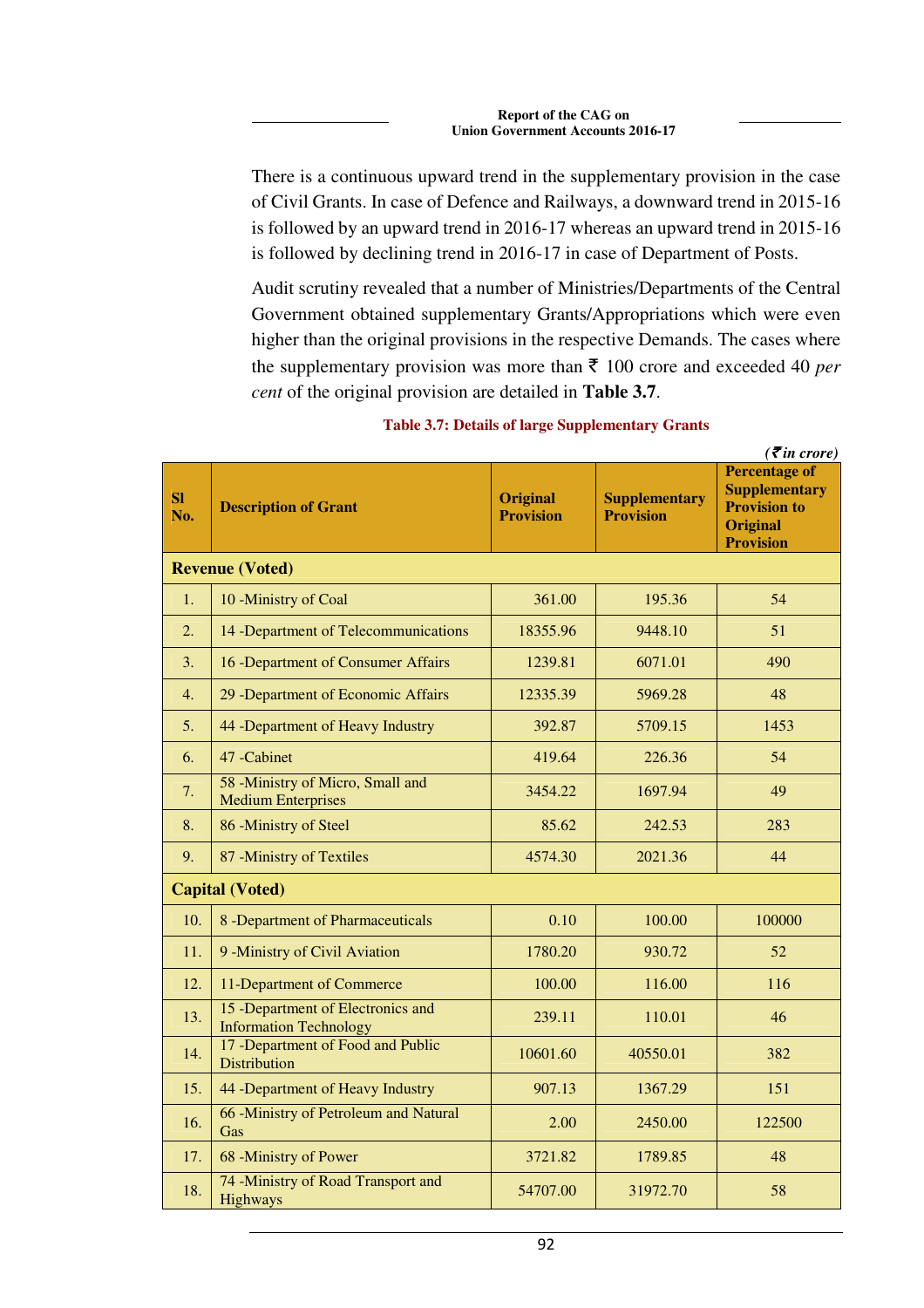| <b>Appropriation Accounts: 2016-17</b> |  |
|----------------------------------------|--|
|                                        |  |

| <b>SI</b><br>No. | <b>Description of Grant</b>        | <b>Original</b><br><b>Provision</b> | <b>Supplementary</b><br><b>Provision</b> | <b>Percentage of</b><br><b>Supplementary</b><br><b>Provision to</b><br><b>Original</b><br><b>Provision</b> |  |  |  |  |  |  |
|------------------|------------------------------------|-------------------------------------|------------------------------------------|------------------------------------------------------------------------------------------------------------|--|--|--|--|--|--|
| 19.              | 87 - Ministry of Textiles          | 20.52                               | 168.10                                   | 819                                                                                                        |  |  |  |  |  |  |
| 20.              | 95 - Ministry of Urban Development | 11405.42                            | 5820.06                                  | 51                                                                                                         |  |  |  |  |  |  |
|                  | <b>Capital (Charged)</b>           |                                     |                                          |                                                                                                            |  |  |  |  |  |  |
| 21.              | 32 - Transfers to States           | 12600.00                            | 5500.00                                  | 44                                                                                                         |  |  |  |  |  |  |
| 22.              | 91 - Chandigarh                    | 50.00                               | 200.00                                   | 400                                                                                                        |  |  |  |  |  |  |

Large supplementary provisions indicate that the Ministries/Departments did not prepare estimates of expenditure on a realistic basis and that the mechanism of holding pre-budget meetings and scrutiny by the Ministry of Finance for ensuring realistic budgetary projections did not have the desired effect.

The Public Accounts Committee in their  $92<sup>nd</sup>$  Report (15<sup>th</sup> Lok Sabha 2013-14), while regularising the excess expenditure incurred by the Ministries/Departments of the Union Government over Voted Grants and Charged Expenditure for the financial year 2011-12 despite obtaining large amount of supplementary Grants, had observed that the Ministry of Finance should initiate a study of the best international practices on the modalities for ensuring greater conformity of expenditure to the budgetary provisions. The practice of seeking supplementaries during the fiscal year in addition to the main budget undermines the sanctity of budgetary provisions. In practice, even known expenditure outgoes are often not reflected in the main budget but sought through subsequent supplementaries. The supplementary budget should normally be for unexpected items of expenditure or schemes taken up for compelling public interest.

Further, the Public Accounts Committee in their  $19<sup>th</sup>$  Report ( $16<sup>th</sup>$  Lok Sabha 2014-15) had asked Ministry of Finance as to whether any guidelines have been issued for the Ministries/Departments to make their demands for Supplementary Grants on a realistic basis before presenting the same to Parliament so that additional provisions are commensurate with the actual requirement of funds. The Ministry of Finance (Department of Economic Affairs) had submitted that extant orders/instructions and the letters, calling for the Supplementary Demands for Grants issued by Ministry of Finance reiterate the need for assessing the requirement of funds in a realistic manner before seeking the approval of Parliament through Supplementary Demands for Grants.

# **3.11 Unnecessary cash supplementary provision (Grant-wise)**

In 22 cases across 20 Grants, as detailed in **Table 3.8**, cash supplementary provisions aggregating to  $\bar{\tau}$  11,481.10 crore were obtained during 2016-17 in anticipation of higher expenditure, but in 18 Grants the final expenditure was even less than the original provisions. The unutilised cash supplementary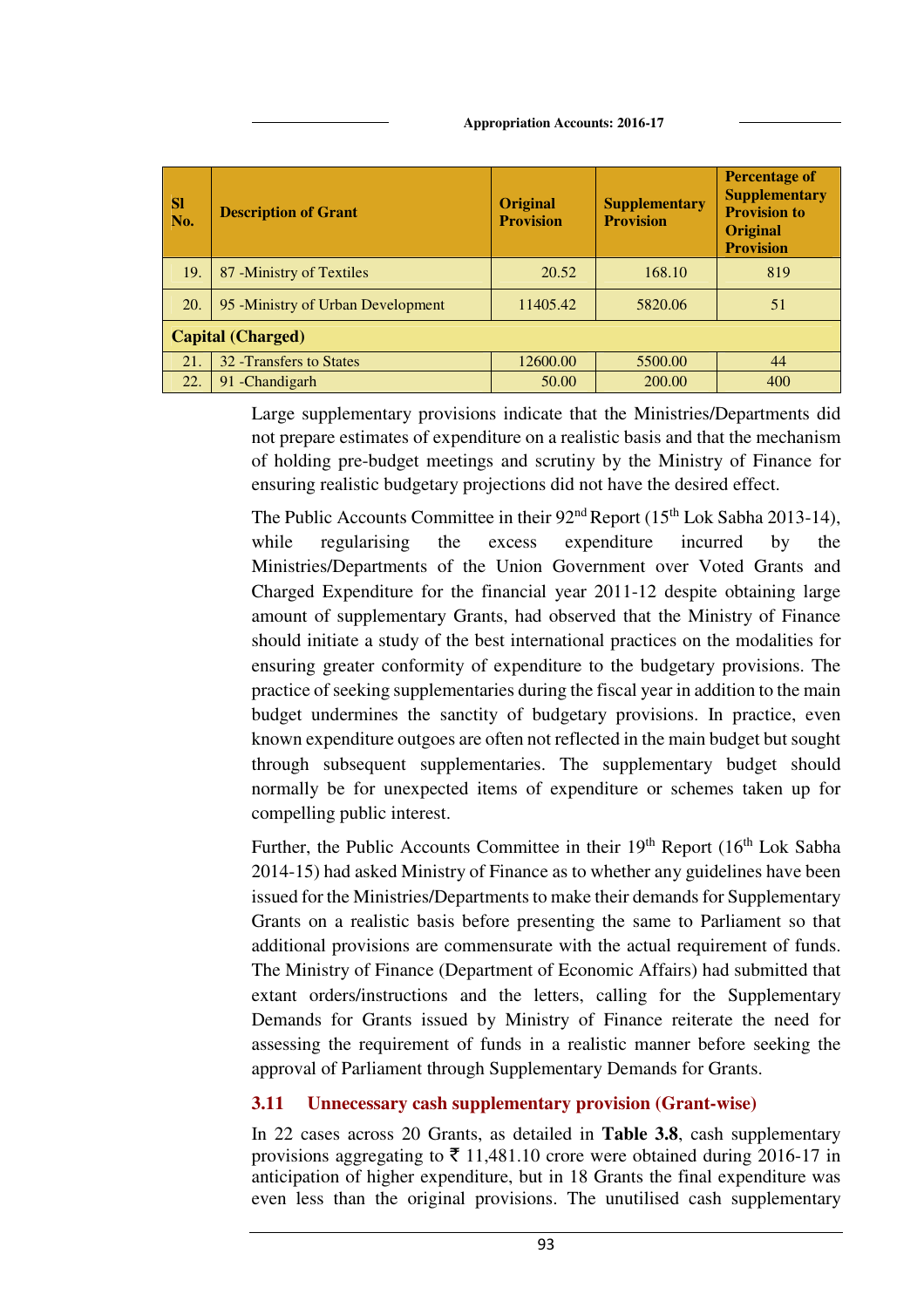#### **Report of the CAG on Union Government Accounts 2016-17**

provision was, therefore, unnecessary, indicating deficient budgeting. Instead of obtaining 'Cash Supplementary', the Ministries/Departments should have explored the possibility of utilising the savings available within the Grant by obtaining 'Token' or 'Technical Supplementary', to avoid savings at the end of the year.

| Table 3.8: Unnecessary cash supplementary leading to savings |  |  |  |  |
|--------------------------------------------------------------|--|--|--|--|
|--------------------------------------------------------------|--|--|--|--|

|                  |                                                                            |                                     |                                                               |                                     |                                       | $( \bar{\mathbf{z}}$ in crore) |  |  |  |  |  |  |
|------------------|----------------------------------------------------------------------------|-------------------------------------|---------------------------------------------------------------|-------------------------------------|---------------------------------------|--------------------------------|--|--|--|--|--|--|
| Sl.<br>No.       | <b>Grant/Appropriation</b>                                                 | <b>Original</b><br><b>Provision</b> | <b>Total</b><br><b>Supplementary</b><br><b>Grant obtained</b> | <b>Cash</b><br><b>Supplementary</b> | <b>Actual</b><br><b>Disbursements</b> | <b>Saving</b>                  |  |  |  |  |  |  |
|                  | <b>Civil Grants</b><br><b>Revenue Voted</b>                                |                                     |                                                               |                                     |                                       |                                |  |  |  |  |  |  |
|                  |                                                                            |                                     |                                                               |                                     |                                       |                                |  |  |  |  |  |  |
| 1.               | 1 -Department of<br><b>Agriculture, Cooperation</b><br>and Farmers Welfare | 35952.83                            | 12826.55                                                      | 3826.48                             | 40595.11                              | 8184.27                        |  |  |  |  |  |  |
| 2.               | 3 -Department of Animal<br>Husbandry, Dairying and<br><b>Fisheries</b>     | 2395.45                             | 100.07                                                        | 100.00                              | 2368.30                               | 127.22                         |  |  |  |  |  |  |
| 3.               | 17 -Department of Food and<br><b>Public Distribution</b>                   | 142102.51                           | 291.83                                                        | 27.56                               | 116008.39                             | 26385.95                       |  |  |  |  |  |  |
| 4.               | 20 -Ministry of Defence<br>(Misc)                                          | 56449.44                            | 4564.73                                                       | 1068.36                             | 58043.18                              | 2970.99                        |  |  |  |  |  |  |
| 5.               | 28 -Ministry of External<br><b>Affairs</b>                                 | 11679.63                            | 600.03                                                        | 600.00                              | 11159.50                              | 1120.16                        |  |  |  |  |  |  |
| 6.               | 29 -Department of<br><b>Economic Affairs</b>                               | 12335.39                            | 5969.28                                                       | 60.00                               | 6721.32                               | 11583.35                       |  |  |  |  |  |  |
| 7.               | 37 - Department of Revenue                                                 | 11868.99                            | 45.03                                                         | 38.00                               | 11024.12                              | 889.90                         |  |  |  |  |  |  |
| $\overline{8}$ . | 42 -Department of Health<br>and Family Welfare                             | 38899.71                            | 2813.34                                                       | 1281.78                             | 37859.65                              | 3853.40                        |  |  |  |  |  |  |
| 9.               | 51 -Department of School<br><b>Education and Literacy</b>                  | 63826.65                            | 342.13                                                        | 342.04                              | 62636.69                              | 1532.09                        |  |  |  |  |  |  |
| 10.              | 53 - Ministry of Information<br>and Broadcasting                           | 4036.06                             | 77.36                                                         | 77.35                               | 3933.85                               | 179.57                         |  |  |  |  |  |  |
| 11.              | 66 -Ministry of Petroleum<br>and Natural Gas                               | 29158.62                            | 81.16                                                         | 81.14                               | 27780.29                              | 1459.49                        |  |  |  |  |  |  |
| 12.              | 81 - Ministry of Skill<br>Development and<br>Entrepreneurship              | 1770.55                             | 368.75                                                        | 368.72                              | 1544.10                               | 595.20                         |  |  |  |  |  |  |
| 13.              | 82 -Department of Social<br><b>Justice and Empowerment</b>                 | 6226.95                             | 30.50                                                         | 3.44                                | 6204.22                               | 53.23                          |  |  |  |  |  |  |
| 14.              | 84 -Department of Space                                                    | 4155.38                             | 300.28                                                        | 1.14                                | 4452.80                               | 2.86                           |  |  |  |  |  |  |
| 15.              | 85 -Ministry of Statistics<br>and Programme<br>Implementation              | 4724.83                             | 7.01                                                          | 6.99                                | 4248.16                               | 483.68                         |  |  |  |  |  |  |
| 16.              | 89 - Ministry of Tribal<br><b>Affairs</b>                                  | 768.14                              | 2.03                                                          | 1.50                                | 723.95                                | 46.22                          |  |  |  |  |  |  |
| 17.              | 95 -Ministry of Urban<br>Development                                       | 15502.67                            | 2621.05                                                       | 2521.00                             | 15395.49                              | 2728.23                        |  |  |  |  |  |  |
| 18.              | 97 -Ministry of Women and<br><b>Child Development</b>                      | 17878.12                            | 417.25                                                        | 217.18                              | 17067.61                              | 1227.76                        |  |  |  |  |  |  |
|                  | <b>Revenue Charged</b>                                                     |                                     |                                                               |                                     |                                       |                                |  |  |  |  |  |  |
| 19.              | 20 - Ministry of Defence<br>(Misc)                                         | 15.24                               | 1.45                                                          | 0.75                                | 5.03                                  | 11.66                          |  |  |  |  |  |  |
|                  | <b>Capital Voted</b>                                                       |                                     |                                                               |                                     |                                       |                                |  |  |  |  |  |  |
| 20.              | 36 - Indian Audit and<br><b>Accounts Department</b>                        | 11.50                               | 2.69                                                          | 2.69                                | 9.15                                  | 5.04                           |  |  |  |  |  |  |
| 21.              | 48 -Police                                                                 | 9035.51                             | 842.99                                                        | 842.98                              | 8868.18                               | 1010.32                        |  |  |  |  |  |  |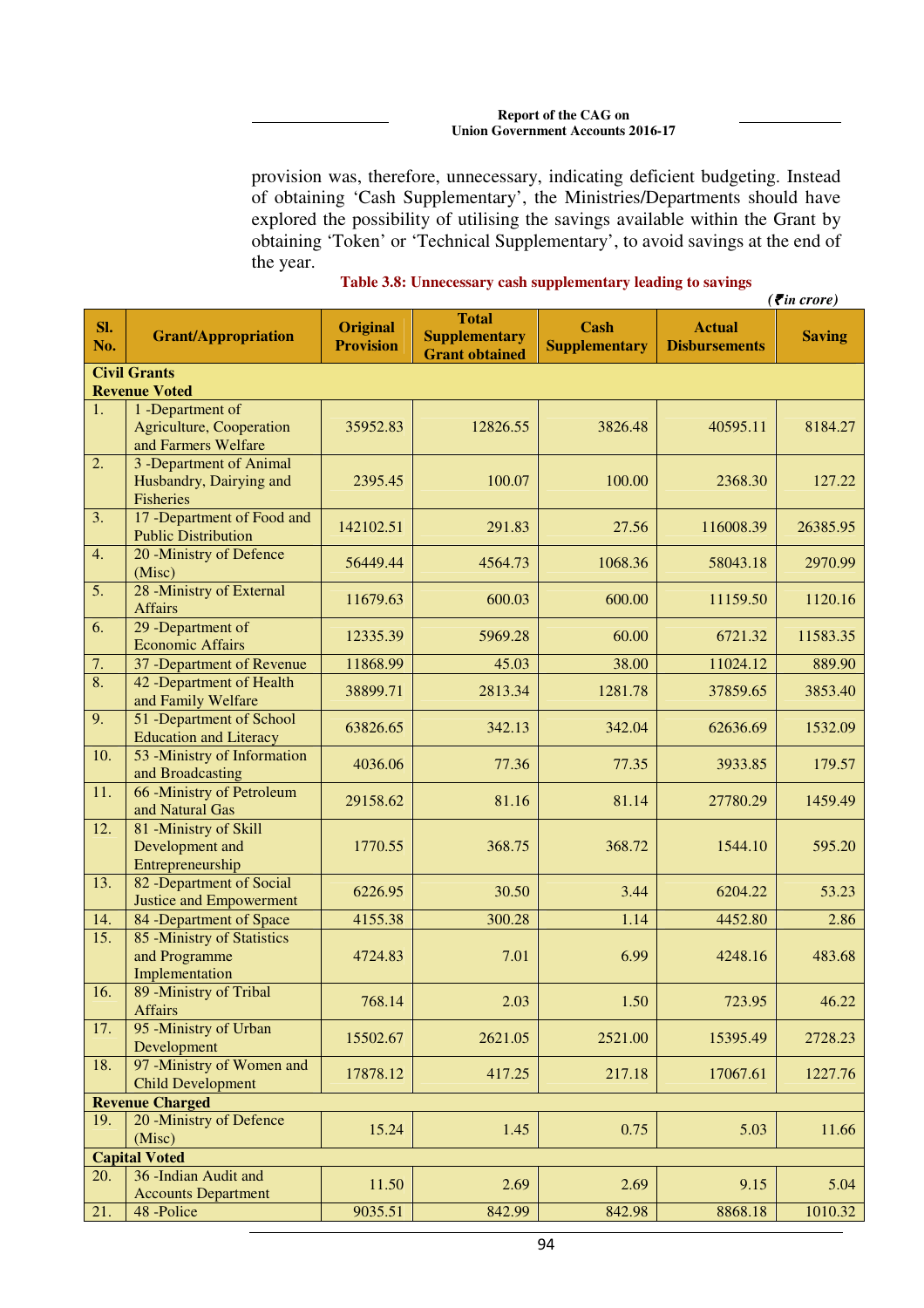**Appropriation Accounts: 2016-17**

| Sl.<br>No. | <b>Grant/Appropriation</b> | <b>Original</b><br><b>Provision</b> | <b>Total</b><br><b>Supplementary</b><br><b>Grant obtained</b> | Cash<br><b>Supplementary</b> | <b>Actual</b><br><b>Disbursements</b> | <b>Saving</b> |
|------------|----------------------------|-------------------------------------|---------------------------------------------------------------|------------------------------|---------------------------------------|---------------|
|            | <b>Capital Charged</b>     |                                     |                                                               |                              |                                       |               |
| 22.        | 48 –Police                 | 6.66                                | 12.00                                                         | 12.00                        | 5.73                                  | 12.93         |
|            |                            |                                     | <b>Total</b>                                                  | 11481.10                     |                                       |               |
|            |                            |                                     |                                                               |                              |                                       |               |

Ministry of Finance should review such cases and consider issuing suitable guidelines to all Ministries and Departments in this regard.

# **3.12** Injudicious re-appropriation to minor/sub-heads (exceeding  $\bar{\tau}$  5 **crore)**

Examination of the accounts revealed that in 18 cases across 12 Grants/ Appropriations of Civil Ministries/Departments and Defence Services, reappropriations aggregating to  $\bar{\tau}$  1,277.00 crore were injudicious as the original provision under the minor/sub-heads to which augmentation was made by way of re-appropriation was adequate. As a result of such injudicious reappropriation, the final savings under the heads were more than the amount reappropriated to these heads. The 18 cases, where injudicious re-appropriation exceeding  $\bar{\tau}$  5 crore and more were made, are given in **Annexure 3.9**.

### **3.13 Injudicious re-appropriation from minor/sub-heads (exceeding**   $\overline{\mathbf{5}}$  5 crore)

Similarly, scrutiny of the accounts revealed that in 10 cases across four Grants/Appropriations of Civil Ministries/Departments, Posts and Defence, reappropriations of funds aggregating to  $\bar{\tau}$  1,033.00 crore were injudiciously made to other heads which resulted in disbursement, which was more than the sanctioned provision. In each of these heads, the excess expenditure was more than the amount re-appropriated. The details of such injudicious reappropriation exceeding  $\bar{\tau}$  5 crore and more, are given in **Annexure 3.10**.

# **3.14 Unnecessary supplementary provision obtained under sub-heads**

While obtaining supplementary provision, the Ministries/Departments reported to Parliament large additional requirement for different purposes under various schemes/activities, but finally they were unable to spend not only the entire supplementary provision but even some part of the original budget provision. The details of 34 minor/sub-heads across 18 Grants/Appropriations where supplementary is more than  $\bar{\tau}$  five crore and entire supplementary Grant, together with part of original budget provision, remained unspent are given in **Annexure 3.11**.

# **3.15 Savings of entire provision (Sub-head wise)**

In 40 sub-heads across 20 Grants/Appropriations, the entire provision ( $\bar{\tau}$  50 crore and above) aggregating to  $\bar{\tau}$  1,25,305.38 crore, authorised by the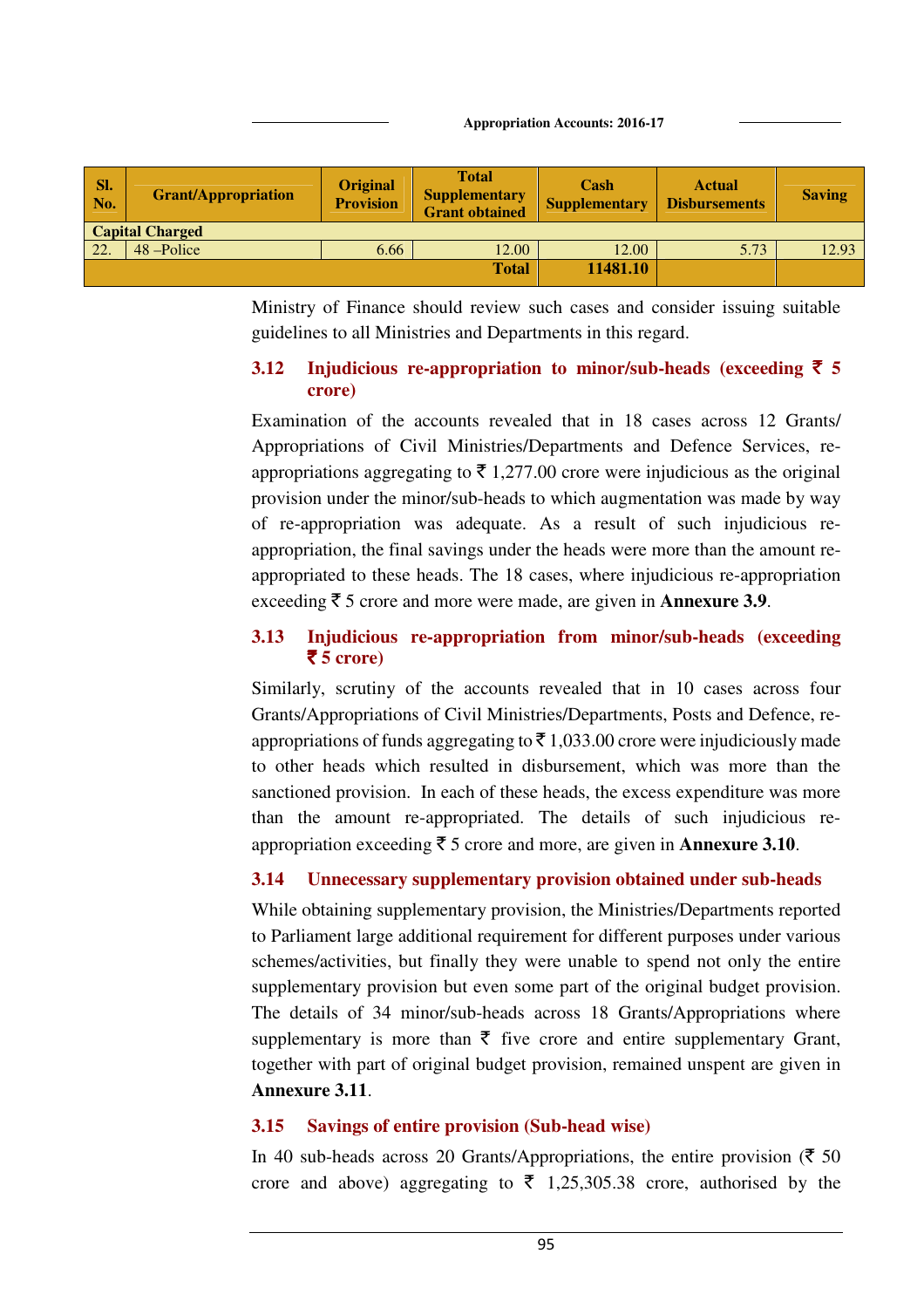Parliament could not be spent by the Ministries/Departments and remained unutilised.

Savings of entire provision is indicative of the fact that estimates were not prepared after adequate scrutiny of the projects/schemes. Major schemes which failed to take off or suffered due to non-utilisation of entire provision are:

- *Appropriation Repayment of Debt*: 'Cash Management Bills'  $(\bar{\mathcal{F}} 1,00,000$  crore) – due to non-utilisation of Cash Management Bills; and 'Special Securities issued to R.B.I. for maintenance of Value account in respect of India Millennium Deposits' ( $\bar{\tau}$  443 crore) – due to claims already adjusted earlier;
- Department of Agriculture, Cooperation and Farmers Welfare: 'Adjustment of Provision' ( $\bar{\mathfrak{F}}$  5,204 crore) – due to non-approval of the scheme;
- Department of Economic Affairs: 'Payment to Railways' ( $\bar{\tau}$  4,301) crore) – due to non-release of subsidy to Railways; 'Loans to IMF under New Arrangements to Borrow (NAB)' ( $\bar{\tau}$  1,486 crore) – due to requirement of less funds by RBI for providing loans to IMF under New Arrangements to Borrow; and 'Interest equalization support for Indian companies' ( $\bar{\tau}$  500 crore) – due to non-commencement of drawdown under the scheme owing to nil disbursement by EXIM bank;
- Ministry of Urban Development: 'Transfer to Rashtriya Swachhata Kosh' ( $\bar{\tau}$  2,300 crore) – due to inadvertent provisioning of budget under the head;
- Department of Food and Public Distribution: 'Central Assistance to States for meeting expenditure on Intra-State movement, handling of food grains and FPS Dealers' margin under NFSA' ( $\bar{\tau}$  2,200 crore) – due to transfer of provision from Central Sector Schemes to functional heads;
- Department of Health and Family Welfare: 'Material Assistance for Strengthening of National Immunisation Programme and Polio Eradication' ( $\bar{\tau}$  1,870 crore) – due to non-materialisation of the scheme;
- *Appropriation Interest Payments: 'Cash Management Bills'* ( $\bar{\tau}$  1,000 crore) – due to non-issuance of Cash Management Bills owing to availability of surplus funds;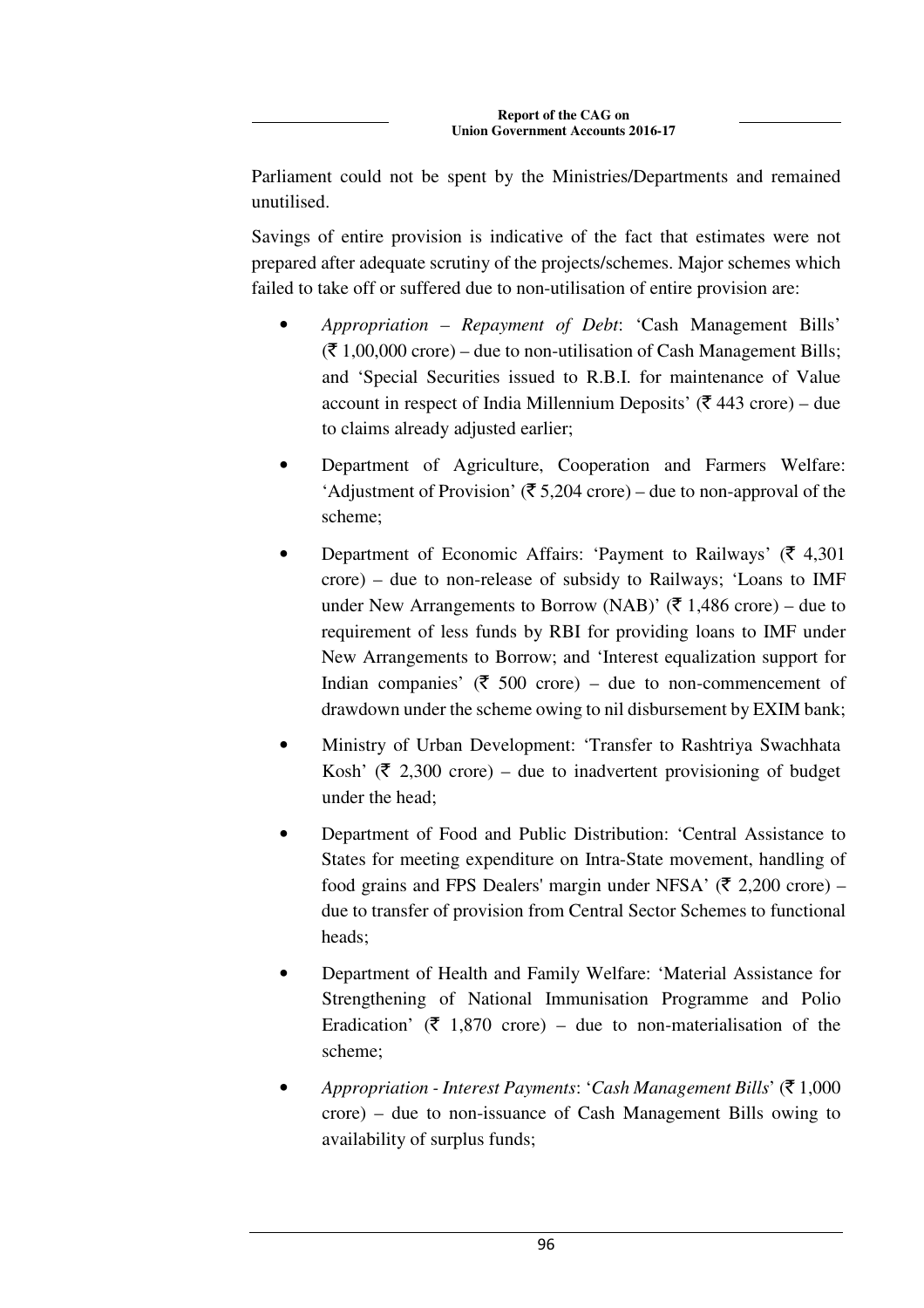- Transfers to States: 'Grants to autonomous councils, area covered under sixth schedule'  $(\overline{\xi}1,000 \text{ core})$  – due to non-receipt of proposals owing to pending utilisation certificates; and
- Department of Financial Services: 'Security Redemption Fund' ( $\bar{\tau}$  625) crore) – due to decision of writing back the balances.

The details of sub-heads where entire provision of  $\bar{\tau}$  50 crore and above remained unutilised are given in **Annexure 3.12**.

### **3.16 Savings of** ` **100 crore or more under a sub-head**

Scrutiny of Appropriation Accounts revealed that in certain Grants and appropriations, large savings of  $\bar{\tau}$  100 crore or more, under a sub-head, were noticed which is indicative of poor budgeting or shortfall in performance or both, in respect of the concerned scheme being implemented by the Ministry/Department. Necessary steps need to be taken by the Ministries/Departments to make their budgetary exercise more realistic, not only to minimise large scale variations between estimates and actuals but also to gainfully utilise the scarce resources. These Ministries/Departments are required to review their system of budgetary assumption and/or efficiency of their programme management. **Annexure 3.13** gives the details of 124 such large savings of  $\bar{\tau}$  100 crore or more and constituting more than 10 *per cent* of the sanctioned provision under a sub-head along with reasons given by respective Ministries/Departments.

Major savings occurred under the following programmes/schemes:

- *Appropriation-Repayment of Debt*: ₹ 3,36,511 crore under 'Ways and Means Advances from Reserve Bank of India' (against the budgeted provision of  $\bar{\tau}$  5,00,000 crore) due to less utilisation of Ways & Means Advances and overdraft.
- **Department of Food and Public Distribution:**  $\bar{\tau}$  27,000 crore under 'Ways and Means Advance payable to Food Corporation of India (FCI)' (against the budgeted provision of  $\bar{\tau}$  50,000 crore) due to requirement of less funds by FCI owing to loans granted through other channel and; $\bar{\mathfrak{Z}}$  25,250 crore under 'Subsidy payable to FCI and other on food grain transactions' (against the budgeted provision of  $\bar{\tau}$  1,03,585) crore) due to reduction in subsidy payable to FCI and reduction of provision at RE stage by the Ministry of Finance.
- **Ministry of Road Transport and Highways:**  $\bar{\tau}$  **19,743 crore under** 'Block Grant for transfer to Central Road Fund' (against the budgeted provision of  $\bar{\xi}$  29,847 crore) and  $\bar{\xi}$  7,500 crore under 'Transfer to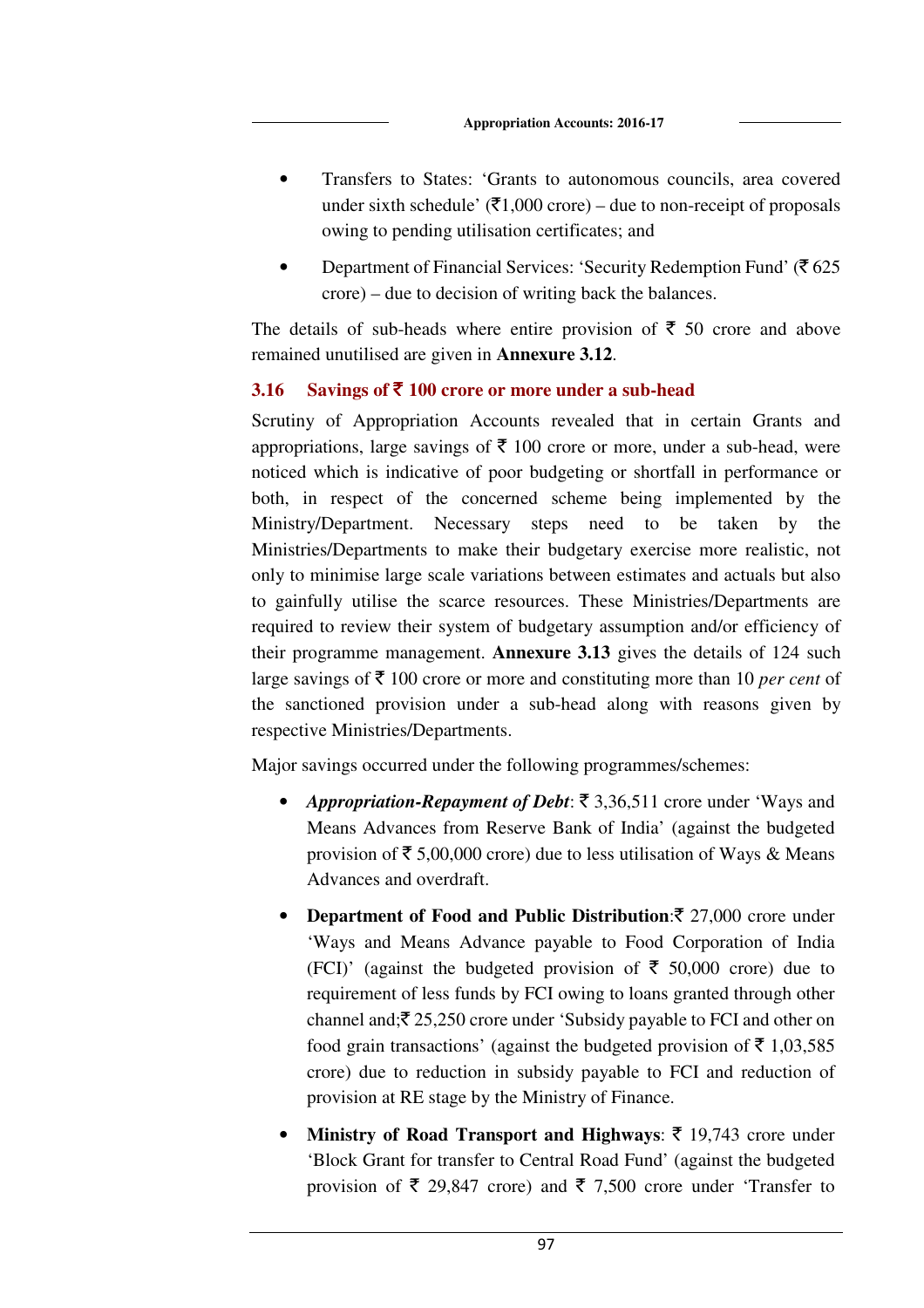National Highways Permanent Bridges Fees Fund' (against the budgeted provision of  $\bar{\tau}$  7,544 crore) due to re-classification of provision from Revenue to Capital Section as per directions of the Ministry of Finance and;  $\bar{\xi}$  5,807 crore under 'Grants for State Road' (against the budgeted provision of  $\bar{\tau}$  10,833 crore) due to reduction of Central Road Fund Cess at Revised Estimates stage by the Ministry of Finance owing to slow progress of ongoing projects, receipt of less proposals towards creation of new roads from State Governments and non-receipt of Utilisation Certificates;  $\bar{\tau}$  5,033 crore under 'Transfer to Central Road Fund' (against the budgeted provision of  $\bar{\tau}$  33,137 crore) due to change in funding pattern and re-classification of provision from Revenue to Capital Section as per direction of the Ministry of Finance and;  $\bar{\xi}$  4,743 crore under 'National Highways Authority of India' (against the budgeted provision of  $\bar{\tau}$  19,653 crore) due to amendment of Central Road Fund Act, revision of distribution formula, transfer of some projects to State Public Works Departments, reduction of Central Road Fund Cess at revised estimates stage owing to slow progress of works and non-receipt of bills from contractors in time.

- **Department of Economic Affairs:**  $\bar{\tau}$  5,500 crore under 'Transfer to Senior Citizen Welfare Fund' (against the budgeted provision of  $\bar{\tau}$  5,889 crore) due to receipt of less proposals from Ministry of Social Justice and Empowerment for implementation of welfare schemes for senior citizens and;  $\bar{\xi}$  3,985 crore under 'Transfer to National Investment and Infrastructure Fund (NIIF)' (against the budgeted provision of  $\bar{\mathcal{F}}$  4,000 crore) due to decrease in the activities of National Investment and Infrastructure Fund.
- **Department of Financial Services:**  $\bar{\tau}$  **4,530 crore under 'National'** Investment Fund' (against the budgeted provision of  $\bar{\tau}$  4,625 crore) due to reduction in realization of disinvestment receipts than estimated and consequent less transfer to National Investment Fund.
- **Department of Fertilisers: ₹ 4,257 crore under 'Nutrient based** Subsidy Policy' (against the budgeted provision of  $\bar{\tau}$  23,100 crore) due to receipt of less claims towards indigenous Phosphatic and Potassic (P&K) Fertilisers.
- **Ministry of Petroleum and Natural Gas**: ` 4,020 crore under 'Direct Benefit Transfer for LPG (DBTL)' (against the budgeted provision of  $\bar{\tau}$  17,020 crore) due to contraction of sales volume and giving-up of subsidy on LPG by more customers.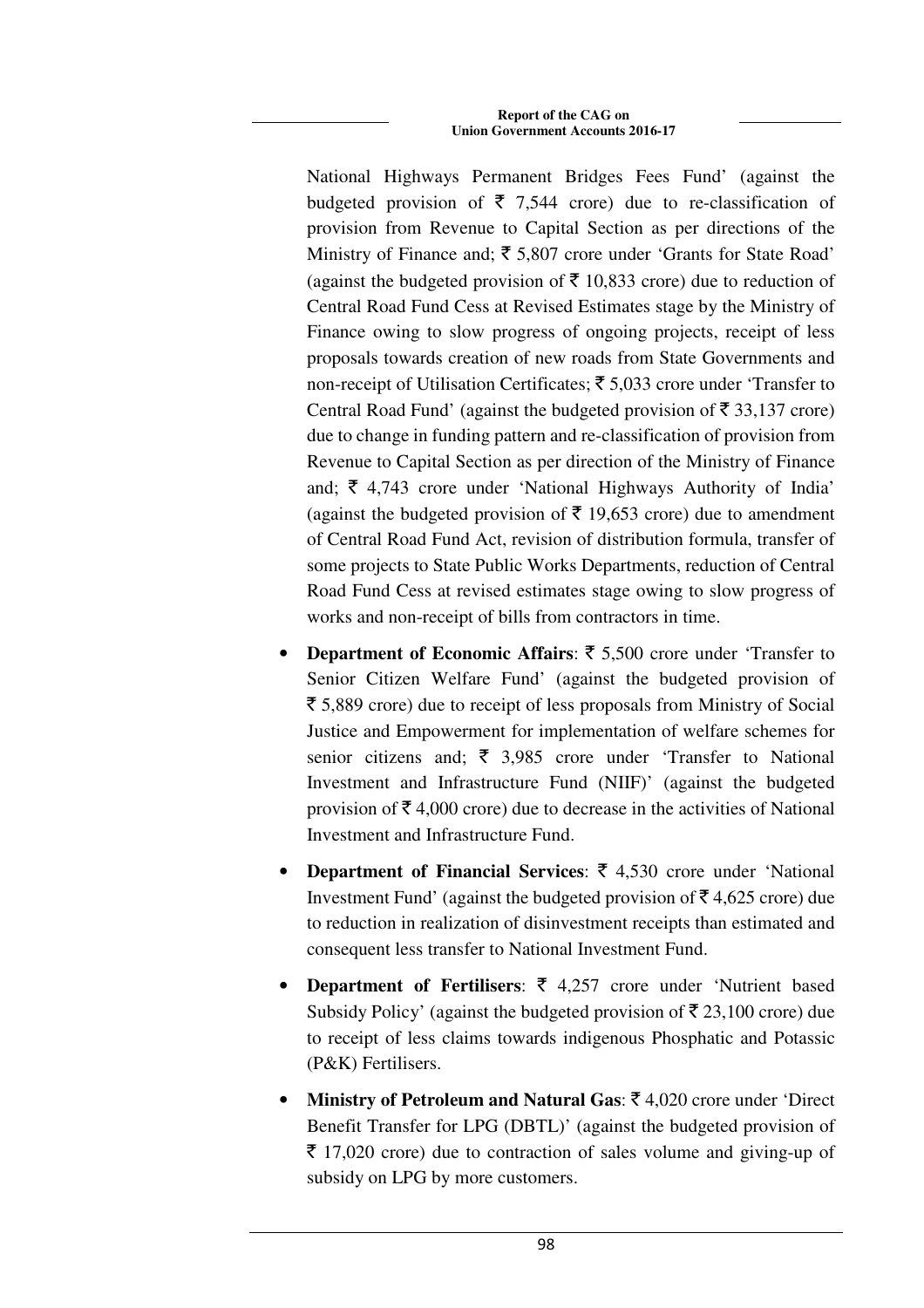- *Appropriation Interest Payments*:  $\bar{\tau}$  3,352 crore under 'Discount on Treasury Bills - 91 Days Treasury Bills' (against the budgeted provision of  $\bar{\tau}$  13,864 crore) due to softening of interest rates and lower volume of issuances.
- Transfers to States: ₹ 3,000 crore under 'Grants for Local Bodies' (against the budgeted provision of  $\bar{\tau}$  48,868 crore) due to nonsubmission of Utilisation Certificates and non-existence of duly constituted local bodies.

### **3.17 Persistent savings (Sub-head wise)**

Scrutiny of Appropriation Accounts revealed that during the three years period 2014-15 to 2016-17, there were persistent savings of  $\bar{\tau}$  100 crore or more and constituting more than 10 *per cent* of the sanctioned provision under 15 subheads across 12 Grants and Appropriations, which is indicative of poor budgeting or shortfall in performance or both, in respect of the concerned scheme/activity item being implemented by the Ministry/Department. The details of 15 sub-heads are given in **Annexure 3.14**.

# **3.18 Rush of expenditure during March and last quarter of the financial year**

In terms of Rule 56(3) of General Financial Rules, 2005, rush of expenditure, particularly in the closing months of the financial year, shall be regarded as a breach of financial propriety and should be avoided. The Ministry of Finance had also issued instructions to Ministries/Departments in September 2007 to restrict expenditure during the month of March and the last quarter of the financial year to 15 *per cent* and 33 *per cent*, respectively, of the budgeted estimates.

Based on information provided by Ministries/Departments, in 12 cases as detailed in **Table 3.9,** it has been noticed that major part of disbursement was made in the month of March 2017 and/or during last quarter of the financial year in contravention of the provisions of Rules and extant instructions.

|            |                                      |                                                              |                                |                                                     |                                                                 |                                                                | $( \bar{\mathbf{\xi}}$ in crore)                                                   |  |  |
|------------|--------------------------------------|--------------------------------------------------------------|--------------------------------|-----------------------------------------------------|-----------------------------------------------------------------|----------------------------------------------------------------|------------------------------------------------------------------------------------|--|--|
| SI.<br>No. | <b>Descriptions of</b><br>the Grants | <b>Budget</b><br><b>Estimates</b><br>(revised)<br>estimates) | <b>Expenditure</b><br>in March | <b>Percentage</b><br>of<br>expenditure<br>in March# | <b>Expenditure</b><br><i>incurred</i><br>during last<br>quarter | <b>Percentage of</b><br>expenditure<br>during last<br>quarter# | <b>Reasons as</b><br>furnished by the<br><b>Ministries</b> /<br><b>Departments</b> |  |  |
|            | <b>Civil</b>                         |                                                              |                                |                                                     |                                                                 |                                                                |                                                                                    |  |  |
| -1.        | 8 - Department of<br>Pharmaceuticals | 211.40<br>(211.40)                                           | 125.31                         | 59.28<br>(59.28)                                    | 132.37                                                          | 62.62<br>(62.62)                                               | Reply awaited.                                                                     |  |  |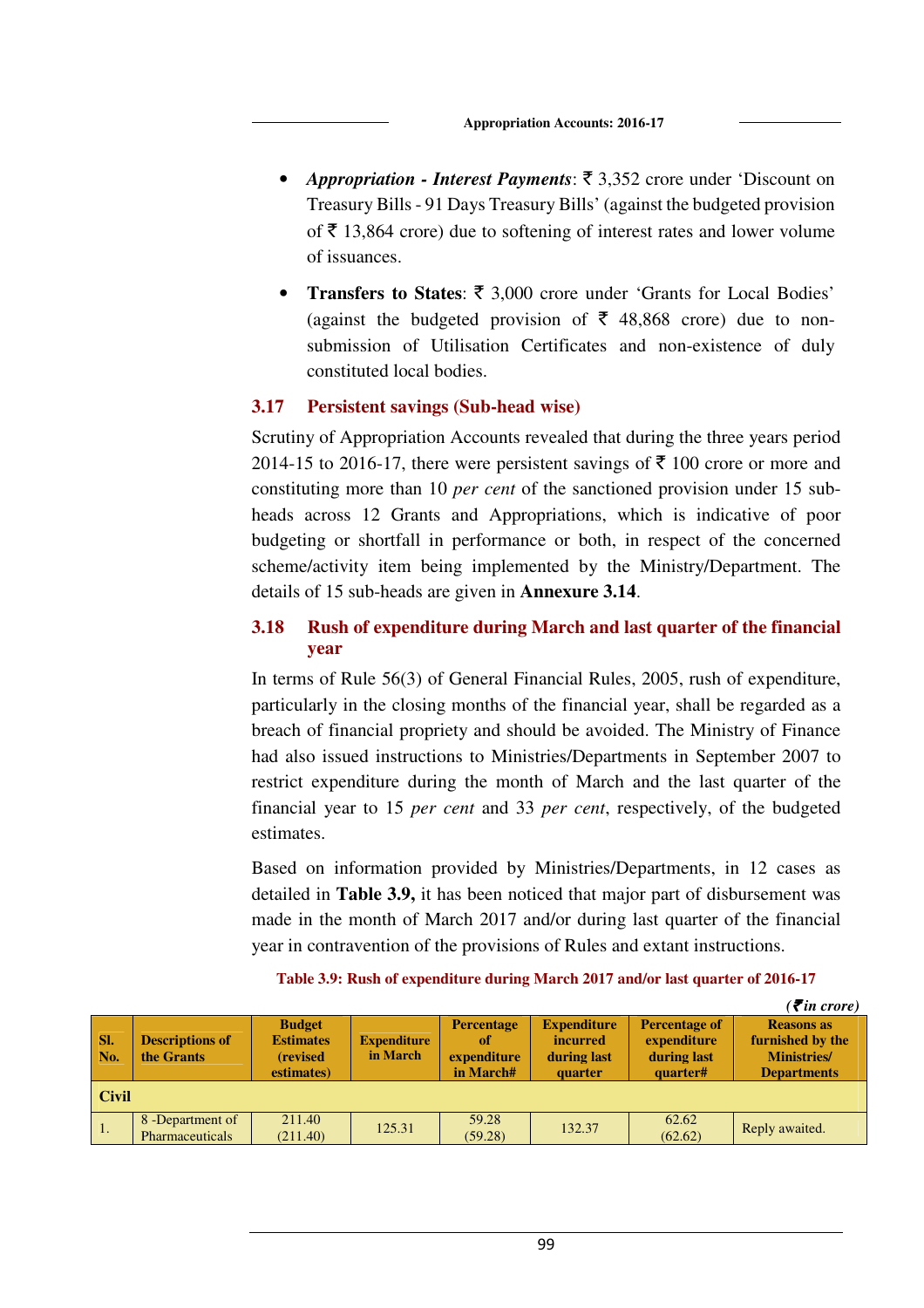#### **Report of the CAG on Union Government Accounts 2016-17**

| SI.<br>No. | <b>Descriptions of</b><br>the Grants                          | <b>Budget</b><br><b>Estimates</b><br>(revised<br>estimates) | <b>Expenditure</b><br>in March | <b>Percentage</b><br>of<br>expenditure<br>in March# | <b>Expenditure</b><br>incurred<br>during last<br>quarter | <b>Percentage of</b><br>expenditure<br>during last<br>quarter# | <b>Reasons as</b><br>furnished by the<br><b>Ministries/</b><br><b>Departments</b>                                                                                                                                                                                                                                                                                                   |
|------------|---------------------------------------------------------------|-------------------------------------------------------------|--------------------------------|-----------------------------------------------------|----------------------------------------------------------|----------------------------------------------------------------|-------------------------------------------------------------------------------------------------------------------------------------------------------------------------------------------------------------------------------------------------------------------------------------------------------------------------------------------------------------------------------------|
| 2.         | 18 -Ministry of<br><b>Corporate Affairs</b>                   | 344.43<br>(414.57)                                          | 78.68                          | 22.84<br>(18.98)                                    | 141.99                                                   | 41.22<br>(34.25)                                               | The Ministry stated<br>in July 2017 that the<br>allocation in BE was<br>$\overline{\xi}$ 344.43 crore and<br>supplementary<br>allocation under 1st,<br>2 <sup>nd</sup> , and 3 <sup>rd</sup> batch of<br>supplementary was<br>₹ 75.51 crore. It may<br>be noted that ceiling<br>of last quarter and<br>the last month do not<br>apply<br>the<br>to<br>supplementary<br>allocations. |
| 3.         | 20 -Ministry of<br>Defence (Misc)                             | 68537.63<br>(74040.74)                                      | 13617.35                       | 19.87<br>(18.39)                                    | 22792.20                                                 | 33.26                                                          | Reply awaited.                                                                                                                                                                                                                                                                                                                                                                      |
| 4.         | 30 - Department<br>of Financial<br><b>Services</b>            | 33755.52<br>(36765.00)                                      | 16367.68                       | 48.49<br>(44.52)                                    | 22279.77                                                 | 66.00<br>(60.60)                                               | The Ministry stated<br>in July 2017 that<br>condition of 33%<br>and $15\%$ in the last<br>and<br>quarter<br>last<br>month respectively<br>has<br>not<br>been<br>the<br>breached<br><b>as</b><br>major<br>expenditure<br>has been made on<br>the basis of 2 <sup>nd</sup> and<br>3rd<br>batch<br>of<br>supplementary<br>demand for grants<br>for the year 2016-17.                   |
| 5.         | 37 - Department<br>of Revenue                                 | 11925.01<br>(11108.36)                                      | 4627.92                        | 38.81<br>(41.66)                                    | 4713.89                                                  | 39.53<br>(42.44)                                               | Department<br>The<br>stated that it was due<br>to scheduled release<br>of<br><b>CST</b><br>compensation<br>to<br>State and UTs for<br>revenue loss due to<br>of<br>phasing<br>out<br><b>CST/VAT</b><br>compensation.                                                                                                                                                                |
| 6.         | 41-Ministry of<br><b>Food Processing</b><br><b>Industries</b> | 636.02<br>(729.00)                                          | 177.32                         | 27.88<br>(24.32)                                    | 246.50                                                   | 38.76<br>(33.81)                                               | The Ministry stated<br>that as the approval<br>for additional funds,<br>through 3rdbatch of<br>Supplementary<br>grant, was received<br>in March 2017, so<br>expenditure<br>the<br>could be incurred in<br>March 2017 only.                                                                                                                                                          |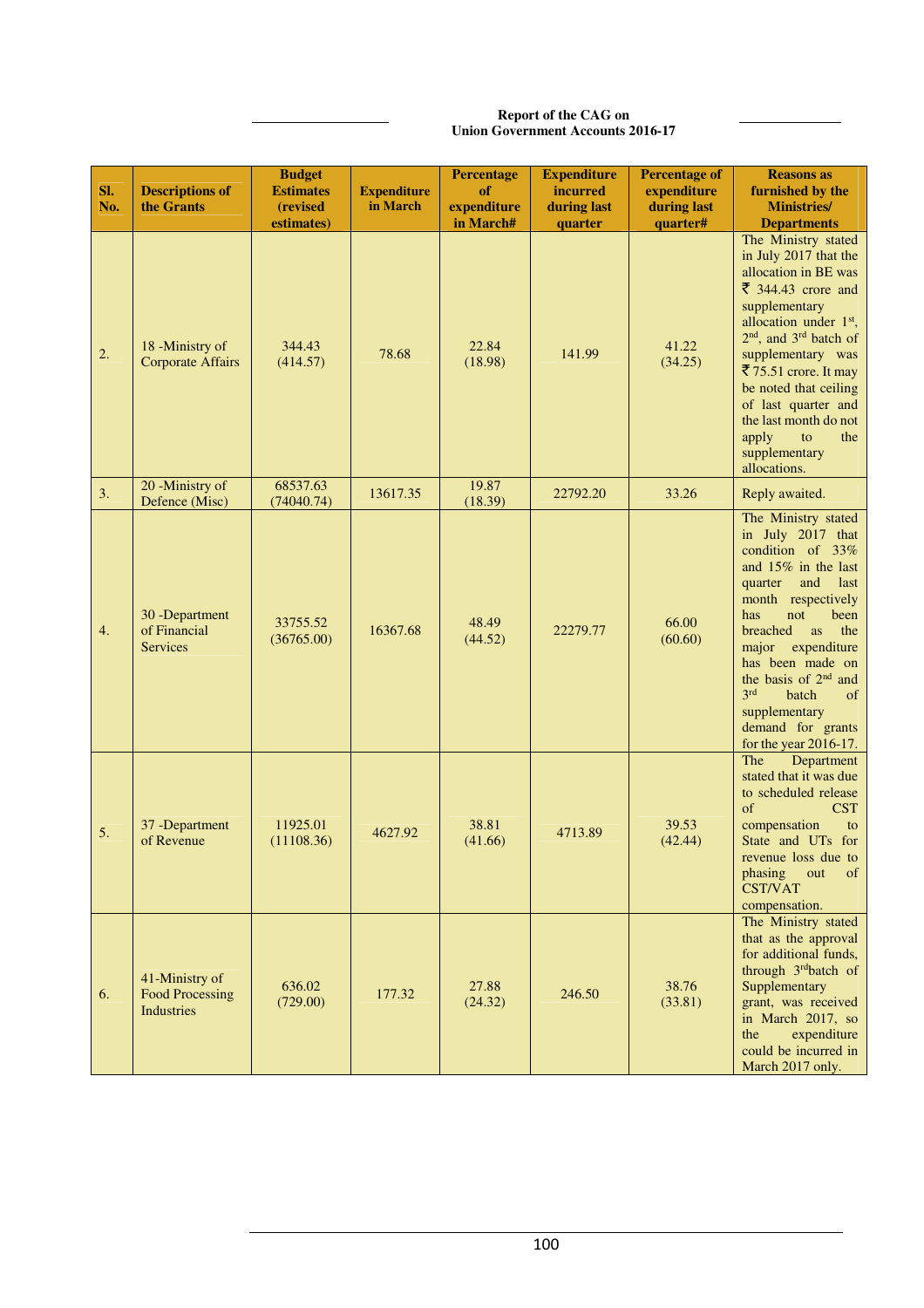### **Appropriation Accounts: 2016-17**

| SI.<br>No. | <b>Descriptions of</b><br>the Grants                                 | <b>Budget</b><br><b>Estimates</b><br>(revised<br>estimates) | <b>Expenditure</b><br>in March | <b>Percentage</b><br>of<br>expenditure<br>in March# | <b>Expenditure</b><br>incurred<br>during last<br>quarter | <b>Percentage of</b><br>expenditure<br>during last<br>quarter# | <b>Reasons as</b><br>furnished by the<br><b>Ministries/</b><br><b>Departments</b>                                                                                                                                                                                                                              |
|------------|----------------------------------------------------------------------|-------------------------------------------------------------|--------------------------------|-----------------------------------------------------|----------------------------------------------------------|----------------------------------------------------------------|----------------------------------------------------------------------------------------------------------------------------------------------------------------------------------------------------------------------------------------------------------------------------------------------------------------|
| 7.         | 43-Department of<br><b>Health Research</b>                           | 1144.80<br>(1344.80)                                        | 26.94                          |                                                     | 510.94                                                   | 44.63<br>(37.99)                                               | The<br>department<br>stated that approval<br>release<br>of<br>for<br>additional fund to<br>ICMR, through 2 <sup>nd</sup><br><b>Batch</b><br>of<br>Supplementary<br>Grant, was received<br>in January 2017, so<br>the release of grant<br>to ICMR could be<br>processed thereafter<br>only.                     |
| 8.         | 47-Cabinet                                                           | 419.64<br>(646.00)                                          | 35.35                          |                                                     | 239.66                                                   | 57.11<br>(37.10)                                               | The<br>department<br>stated that RE 2016-<br>was increased<br>17<br>and the additional<br>amount<br>was<br>obtained in 2 <sup>nd</sup> Batch<br>Supplementary<br>of<br>Grant and it was<br>made available in<br>January<br>2017.<br>Hence, there is large<br>expenditure in last<br>quarter of FY 2016-<br>17. |
| 9.         | 55-Election<br>Commission                                            | 121.52<br>(146.00)                                          | 51.21                          | 42.14<br>(35.08)                                    | 64.70                                                    | 53.24<br>(44.32)                                               | The<br>Department<br>stated that the fund<br>for<br>Capital<br>expenditure<br>has<br>been<br>received<br>through<br>supplementary<br>budget in the last<br>quarter<br>of<br>the<br>financial year and,<br>accordingly,<br>expenditure incurred<br>in the last quarter of<br>the financial year.                |
| 10.        | 81-Minstry of<br><b>Skill</b><br>Development and<br>Entrepreneurship | 1804.28<br>(2173.00)                                        | 515.66                         | 28.58<br>(23.73)                                    | 613.86                                                   | 34.02                                                          | The Ministry stated<br>that<br>flagship<br>programme of the<br>Ministry i.e. Prime<br>Minister<br>Kaushal<br><b>Vikas</b><br>Yojana<br>(PMKVY)<br>envisaged only one-<br>time final payment<br>successful<br>on<br>completion<br>of<br>training.<br>Hence,<br>there was delay in<br>pace of expenditure.       |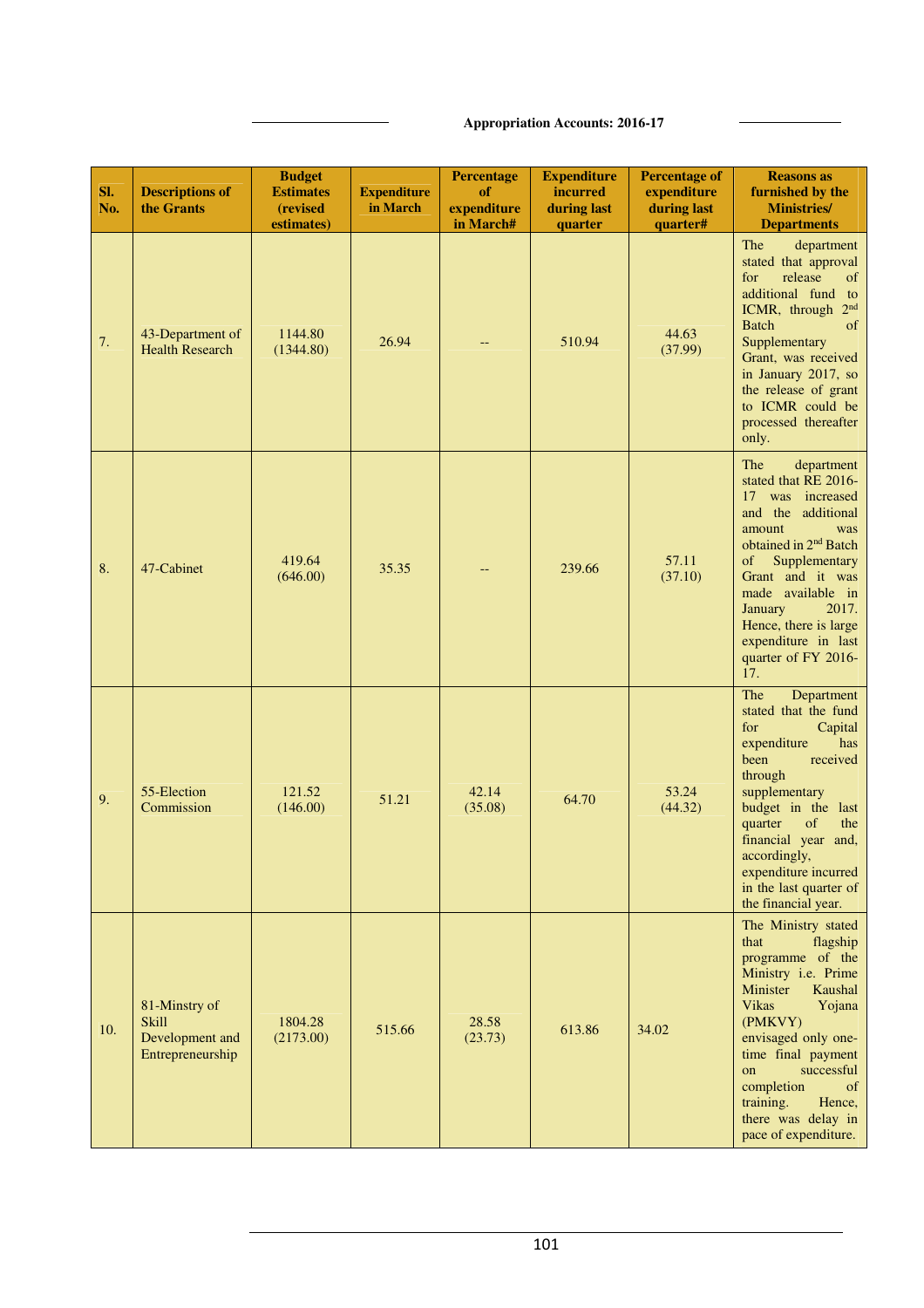| SI.<br>No. | <b>Descriptions of</b><br>the Grants                 | <b>Budget</b><br><b>Estimates</b><br>(revised)<br>estimates) | <b>Expenditure</b><br>in March | <b>Percentage</b><br><sub>of</sub><br>expenditure<br>in March# | <b>Expenditure</b><br>incurred<br>during last<br>quarter | <b>Percentage of</b><br>expenditure<br>during last<br>quarter# | <b>Reasons as</b><br>furnished by the<br><b>Ministries</b> /<br><b>Departments</b>                                                                                                                                                 |  |  |  |
|------------|------------------------------------------------------|--------------------------------------------------------------|--------------------------------|----------------------------------------------------------------|----------------------------------------------------------|----------------------------------------------------------------|------------------------------------------------------------------------------------------------------------------------------------------------------------------------------------------------------------------------------------|--|--|--|
| 11.        | 86 -Ministry of<br><b>Steel</b>                      | 85.62<br>(438.11)                                            | 399.36                         | 466.00<br>(91.16)                                              | 407.42                                                   | 475.85<br>(92.99)                                              | The Ministry stated<br>in July 2017 that the<br>amount<br>was<br>provided<br>by<br>Ministry of Finance<br>in the 3rd batch of<br>supplementary<br>as<br>grants and could be<br>released<br>$\mathbf{in}$<br>the<br>month of March. |  |  |  |
|            | <b>Defence</b>                                       |                                                              |                                |                                                                |                                                          |                                                                |                                                                                                                                                                                                                                    |  |  |  |
| 12.        | 23 - Capital<br>Outlay on<br><b>Defence Services</b> | 78586.68<br>(71700.00)                                       | 12897.19                       | 16.41<br>(17.99)                                               | 25230.48                                                 |                                                                | Reply awaited.                                                                                                                                                                                                                     |  |  |  |

#### **Report of the CAG on Union Government Accounts 2016-17**

*# - Figures in parenthesis indicate percent with respect to Revised Estimates.* 

In the above cases, some Ministries stated that the amount was provided by Ministry of Finance in the supplementary grants and could be released in the last quarter of the financial year. Hence, the expenditure could be incurred only in the last quarter/March 2017.

Since the funds released in March to various organisations cannot be constructively spent during the year, which closes on the last day of the same month, it is not possible to conclude whether these funds were applied during the same year for the purpose for which they were authorised.

### **3.19 Persistent savings (Minor-head wise) in Defence Services Grants**

Scrutiny of the Appropriation accounts of Defence Services disclosed a persistent trend of savings (more than  $\bar{\tau}$  100 crore) during the years 2014-15 to 2016-17 under minor heads of two Grants as detailed in **Table 3.10**.

|                                      |                                                                  |         |         | $( \bar{\mathbf{\xi}}$ in crore) |  |  |  |  |
|--------------------------------------|------------------------------------------------------------------|---------|---------|----------------------------------|--|--|--|--|
| SI.<br>No.                           | <b>Description of Grant</b><br><b>Major/Sub-Major/Minor Head</b> | 2014-15 | 2015-16 | 2016-17                          |  |  |  |  |
| <b>22-Defence Services (Revenue)</b> |                                                                  |         |         |                                  |  |  |  |  |
| 47                                   | 2076.00.101-Pay and Allowances of<br>Army (Voted)                | 209.11  | 916.04  | 243.23                           |  |  |  |  |
| 2.                                   | 2078.00.111 - Works (Voted)                                      | 197.08  | 160.62  | 294.59                           |  |  |  |  |
|                                      | <b>23 - Capital Outlay on Defence Services</b>                   |         |         |                                  |  |  |  |  |
| 3.                                   | 4076.01.102 - Heavy & Medium Vehicles<br>(Voted)                 | 1385.50 | 336.98  | 1051.86                          |  |  |  |  |
| 4.                                   | 4076.02.104 - Joint Staff (Voted)                                | 384.92  | 200.38  | 158.99                           |  |  |  |  |
| 5.                                   | 4076.03.103- Other Equipments (Voted)                            | 7133.62 | 2594.42 | 982.85                           |  |  |  |  |

### **Table 3.10: Persistent savings during the years 2014-17**